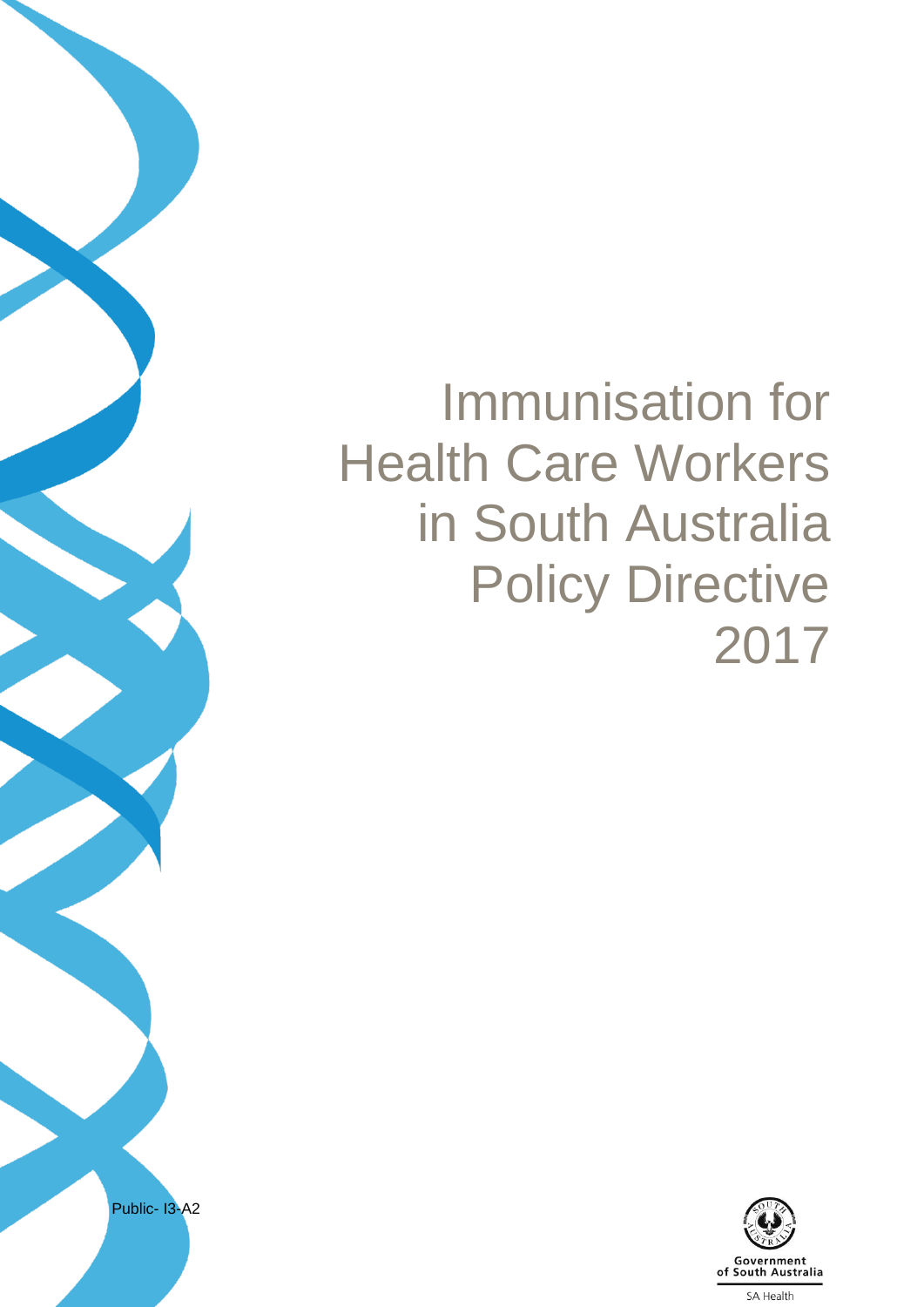# Document control information

| Document<br>owner    | Director, Communicable Disease Control Branch, Public Health and Clinical Systems                                                                                                                                                                                                                  |
|----------------------|----------------------------------------------------------------------------------------------------------------------------------------------------------------------------------------------------------------------------------------------------------------------------------------------------|
| <b>Contributors</b>  | Specialist Services and Immunisation Section, Communicable Disease Control Branch,<br>Public Health and Clinical Systems.<br>Workforce Relations and Workforce Health, People and Culture<br>Better Placed (now Health Education and Strategic Engagement), Office for Professional<br>Development |
| Document<br>location | SA Health internet - 'policies page'                                                                                                                                                                                                                                                               |
|                      | Home(SA Health internet)□Clinical resources □Clinical topics □Immunisation for health<br>professionals                                                                                                                                                                                             |
|                      | Home(SA Health internet) $\Box$ Health topics $\Box$ Health conditions, prevention and treatment<br>□Immunisation □Occupations at risk of vaccine preventable diseases                                                                                                                             |
| Reference            | <divisional internal="" number="" reference=""></divisional>                                                                                                                                                                                                                                       |
| Valid from           | 1 August 2017                                                                                                                                                                                                                                                                                      |
| Review date          | 1 August 2020                                                                                                                                                                                                                                                                                      |

# Document history

| <b>Date</b> | <b>Author</b>                                                                                                     | <b>Version</b> | <b>Change reference</b>                         |
|-------------|-------------------------------------------------------------------------------------------------------------------|----------------|-------------------------------------------------|
| 09/05/17    | Communicable Disease Control Branch,<br><b>Public Health and Clinical Systems</b>                                 | V <sub>1</sub> | Document as approved by<br>Portfolio Executive. |
| dd/mm/yy    | <position branch="" directorate,="" division<br="" or="" title,=""><math>(no</math> name<math>)</math></position> | V2             |                                                 |

# **Endorsements**

# Approvals

| <b>Date</b> | Endorsed by                             |
|-------------|-----------------------------------------|
|             | 01/08/2017   SA Health Policy Committee |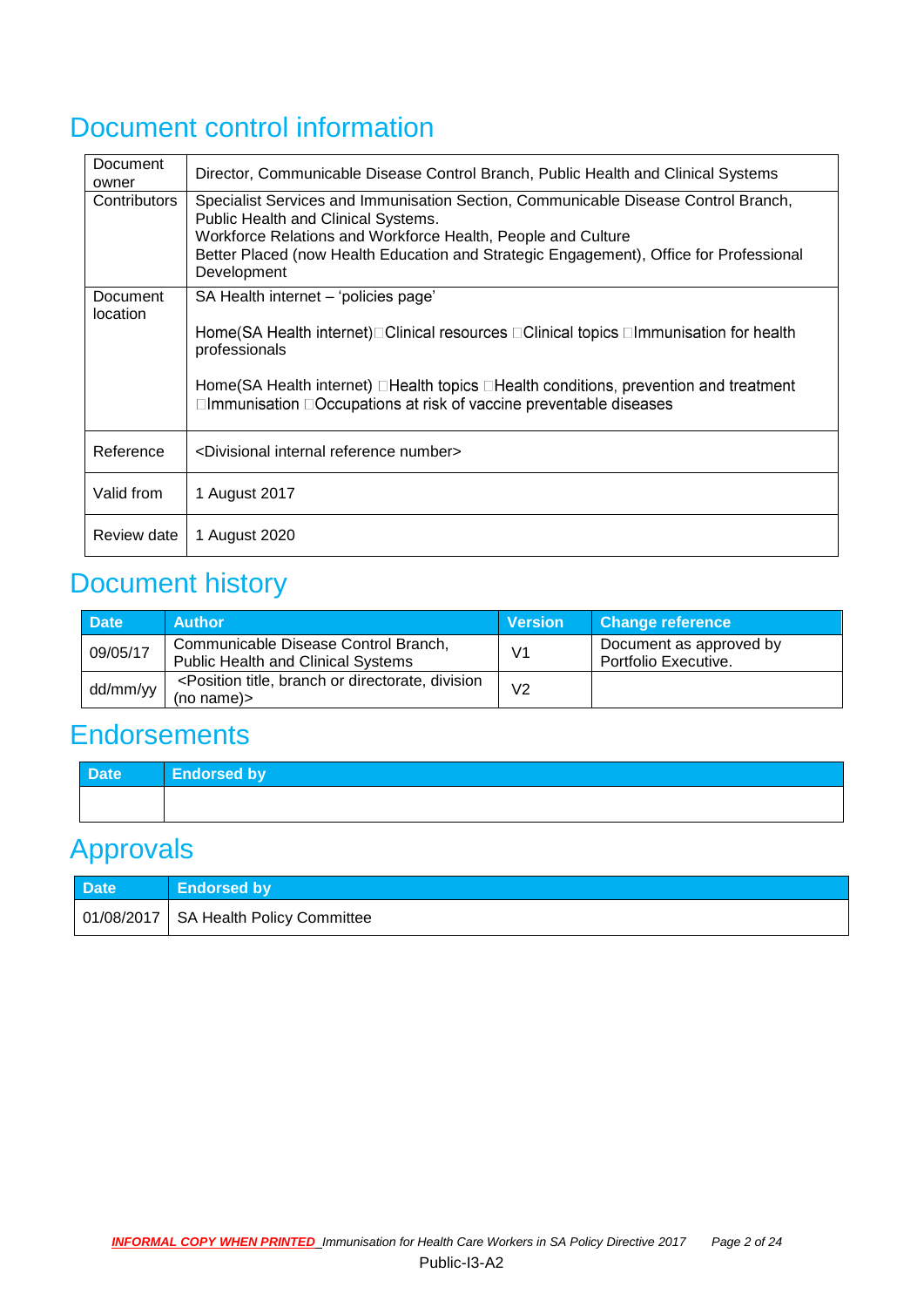# **Immunisation for Health Care Workers in South Australia Policy Directive 2017**

# 1. Objective

- 1.1 The Immunisation for Health Care Workers in South Australia 2017 Policy Directive defines the minimum standards, including documented evidence of immune status to selected vaccine preventable diseases (VPD), which SA Health services are required to implement in the workplace to minimise the risk of transmission of VPD in order to protect health care workers and other employees, workers, patients and visitors.
- 1.2 Transmission of VPD in health care settings has the potential to cause serious illness and avoidable death in health care workers, other employees, workers, patients, family members, visitors and other users of SA Health services, and others in the community.
- 1.3 Unless they are protected by immunity due to vaccination or past infection, health care workers (HCWs) have an increased risk of acquiring some VPD and of transmitting these diseases to other health care workers, other employees, workers, patients and visitors.
- 1.4 SA Health has a duty of care and a responsibility under the *Work Health and Safety Act 2012* to minimise the risk of VPD transmission in the workplace.
- 1.5 This Policy Directive replaces the Immunisation for Health Care Workers in South Australia 2014 Policy Guideline.

### 2. Scope

- 2.1 This Policy Directive applies to all health care workers in SA Health services who have direct or indirect contact with patients, or contact with blood or other body substances from patients, in a health care or laboratory setting as a result of their workplace or study activities (see Section 13 for definitions of health care workers and SA Health services).
- 2.2 The Chief Executive or appropriate delegates will ensure that the Policy Directive is applied with respect to prospective HCWs having regard to their potential status as employees, students, volunteers or persons prospectively engaged pursuant to a contract for services (contract HCWs).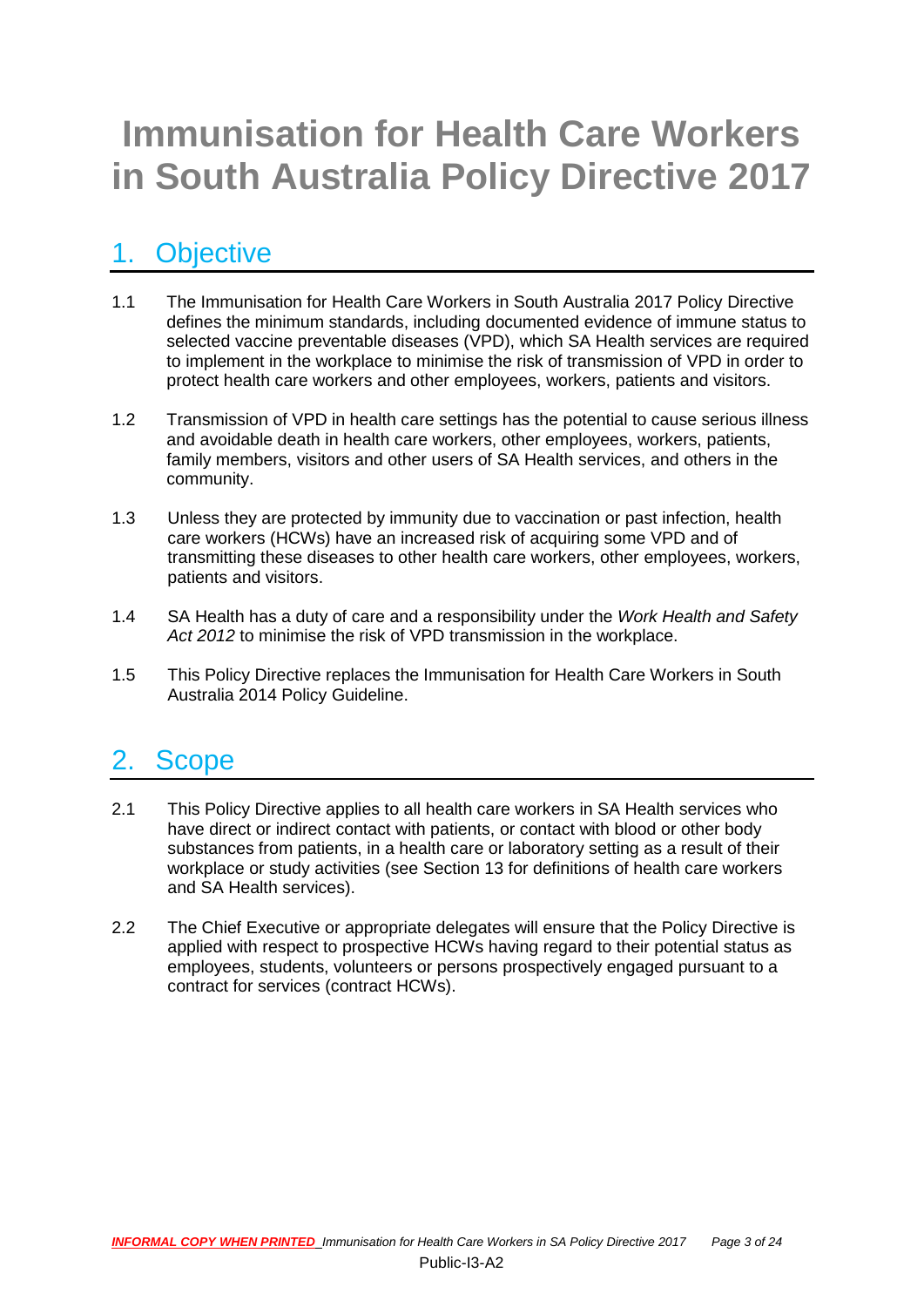# 3. Principles

- 3.1 This Policy Directive aligns with a number of the Principles of the *South Australian Public Health Act 2011* (Part 2, sections 6 – 14):
	- Prevention: to minimise the impact of VPD in the workplace
	- Population focus: to increase the coverage of effective vaccines among the SA Health workforce
	- Participation: to outline the responsibilities of individuals, employers and education providers Partnership: to collaborate with HCWs, employers, education providers and immunisation providers in implementing this Policy Directive
	- Equity: to minimise the risk of transmission of VPD to vulnerable populations in SA Health services.
- 3.2 The *Work Health and Safety Act 2012* (SA) Objects relevant to this Policy Directive include: "protecting workers and other persons against harm to their health, safety and welfare through the elimination or minimisation of risks arising from work"; and "providing for fair and effective workplace representation, consultation, co-operation and issue resolution in relation to work health and safety". In addition "workers and other persons should be given the highest level of protection against harm to their health, safety and welfare from hazards and risks arising from work … as is reasonably practicable" (Part 1, Section 3). The *WHS Act* also requires an employee to: "take reasonable care for his or her own health and safety; take reasonable care that his or her acts or omissions do not adversely affect the health and safety of other persons; comply, so far as the worker is reasonably able, with any reasonable instruction that is given by the person conducting the business or undertaking to allow the person to comply with this Act; and co-operate with any reasonable policy or procedure of the person conducting the business or undertaking relating to health or safety at the workplace that has been notified to workers" (Part 2, Division 4, Section 28).
- 3.3 This Policy Directive is aligned with Standard 3 (Preventing and Controlling Healthcare Associated Infections) of the Australian Commission on Safety and Quality in Health Care's National Safety and Quality Health Service Standards (September 2012), in particular Action 3.6.1 (a workforce immunisation program that complies with current national guidelines is in use).
- 3.4 All references to documentation and management of information related to this Policy Directive will comply with the Government of South Australia Cabinet Administrative Instruction [Information Privacy Principles \(IPPS\)](https://www.archives.sa.gov.au/sites/default/files/20160719%20Prem%20Cab%20Circ%2012%20-%20amended%20June%202016%20-%20with%20Proclamation%20FINAL.pdf) and State and Commonwealth Privacy legislation (see Section 15).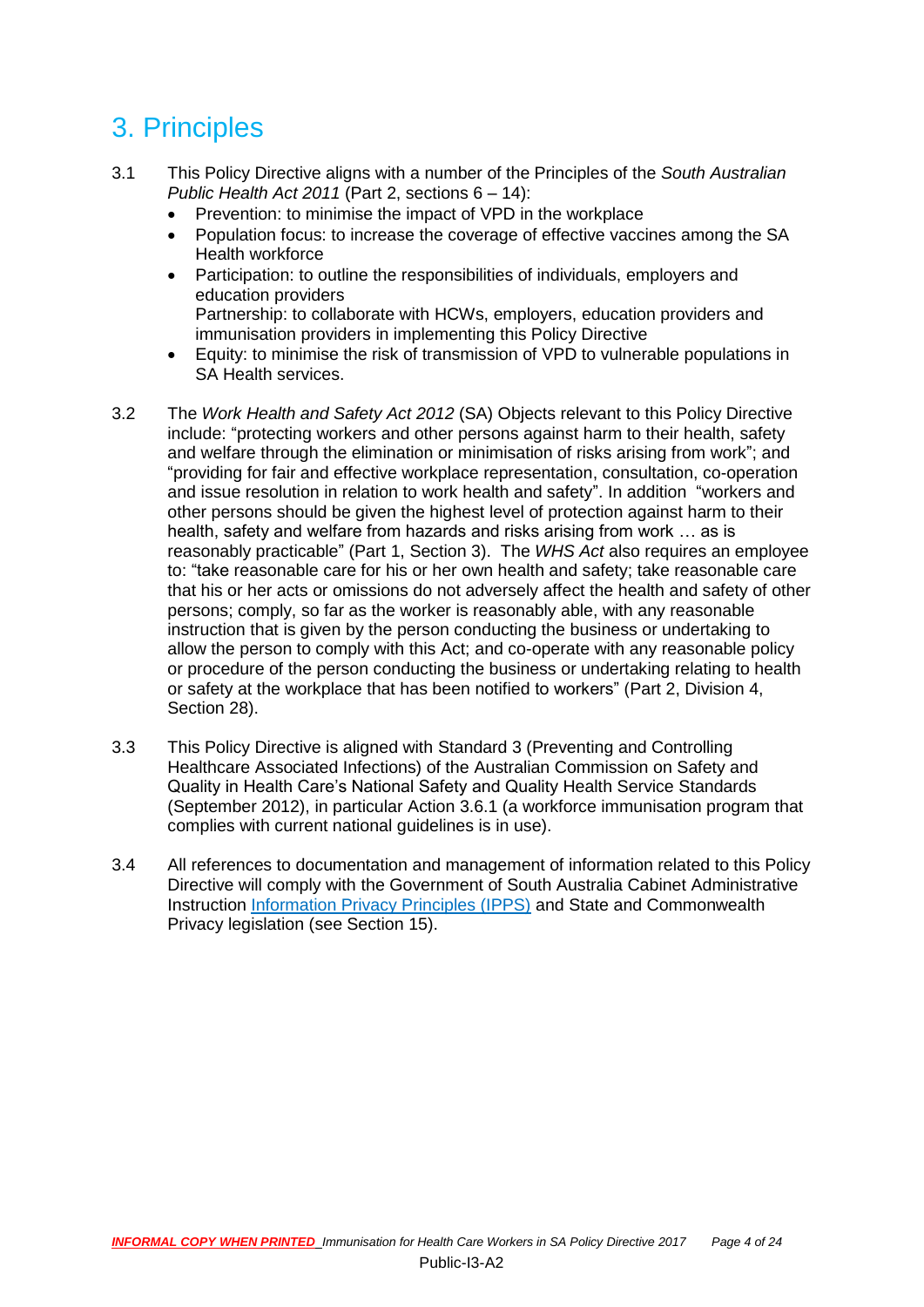### 4. Detail

#### **4.1 PLANNING IMMUNISATION PROGRAMS**

- 4.1.1 The current edition of the *[Australian Immunisation Handbook,](http://immunise.health.gov.au/internet/immunise/publishing.nsf/Content/Handbook10-home)* updated from time to time, provides details on recommended vaccination procedures, including prevaccination, administration of vaccines and post-vaccination management.
- 4.1.2 In South Australia vaccines can only be administered by, or under the direction of, persons registered or licenced under relevant State Acts and Regulations, in particular s18(1d)(d) of the *Controlled Substances Act 1984 and* regulation 18(3) of the Controlled Substances (Poisons) Regulations 2011 (see Section 15 References, Resources and Related Documents).

#### **4.2 RISK CLASSIFICATION AND RECOMMENDED VACCINES FOR HEALTH CARE WORKERS**

4.2.1 HCWs must be assessed based on their current or planned work activities. Table 1 provides risk classification guidance to assist in this assessment based on recommendations in the current edition of the *Australian Immunisation Handbook.* Work activities, rather than job title, should be considered on an individual basis when determining the relevant category of the HCW and the recommended vaccinations to ensure an appropriate level of protection is offered to each HCW. There are three major categories for HCWs in relation to infectious hazards:

> Category A (direct contact with blood or body substances) Category B (indirect contact with blood or body substances) and Category C (minimal patient contact).

Laboratory and mortuary workers are in Category A, but may have additional vaccination requirements. Plumbers (in contact with raw sewerage) are in Category C, but are recommended to receive Hepatitis A vaccine.

- 4.2.2 The scope of this Policy Directive does not include employees in Category C who have no greater exposure to vaccine preventable diseases than the general public. It is not necessary to include these employees in immunisation programs aimed at protecting employees in Categories A and B. However, seasonal influenza vaccination should be offered to employees in all categories (A, B and C) as detailed in Table 1.
- 4.2.3 HCWs will require a re-assessment of their category status (A, B or C) when:
	- they transfer between SA Health services
	- they transfer between positions within the health service
	- there is a change in the duties of the role/s they are performing.

This will ensure the relevant category is identified and the HCW is protected against VPD.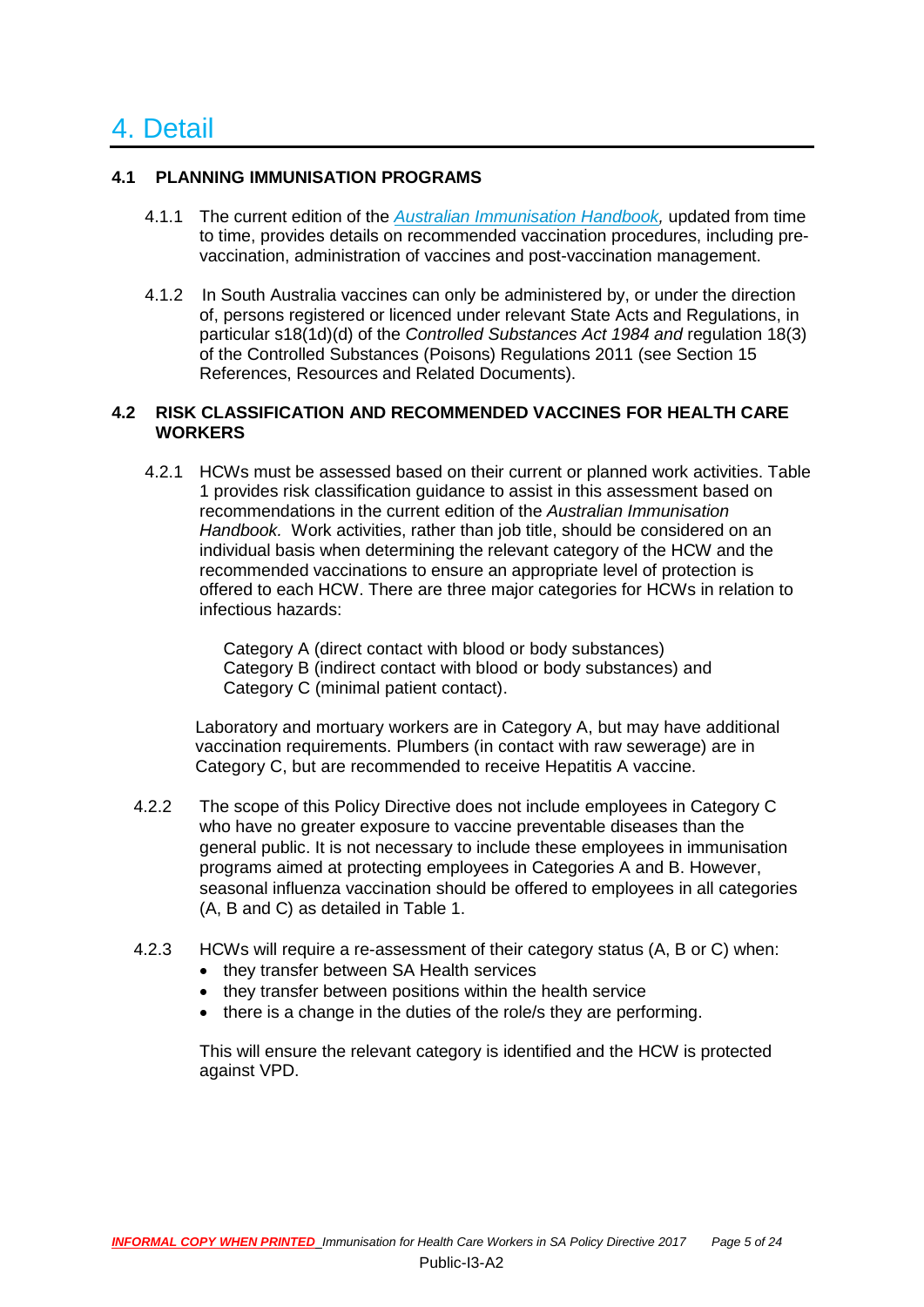| <b>Category</b> | <b>Risk</b>                                          | <b>Examples of roles (risk</b><br>assessment based on work                                        | <b>Recommended</b><br>vaccines   |
|-----------------|------------------------------------------------------|---------------------------------------------------------------------------------------------------|----------------------------------|
|                 |                                                      | tasks)                                                                                            |                                  |
| A               | Direct contact with blood<br>or body substances.     | Dentists, medical practitioners,<br>nurses, midwives, allied health<br>practitioners, paramedics, | Diphtheria-Tetanus-<br>Pertussis |
|                 | This category includes all<br>persons, who have      | ambulance officers, Aboriginal<br>health workers, health care                                     | <b>Hepatitis B</b>               |
|                 | physical contact with, or<br>potential exposure to,  | students, laboratory staff,<br>mortuary workers,                                                  | Hepatitis A*                     |
|                 | blood or body substances.                            | maintenance engineers who<br>service biomedical equipment,                                        | Influenza                        |
|                 |                                                      | sterilising service staff,<br>cleaners responsible for the<br>decontamination and disposal        | Measles-Mumps-<br>Rubella        |
|                 |                                                      | of biologically contaminated<br>materials, porters who<br>transport patients around               | Varicella                        |
|                 |                                                      | health facilities.                                                                                |                                  |
| в               | Indirect contact with blood<br>or body substances.   | Catering staff and ward clerks                                                                    | Diphtheria-Tetanus-<br>Pertussis |
|                 | Rarely have direct contact<br>with blood or body     |                                                                                                   | Influenza                        |
|                 | substances. These staff                              |                                                                                                   | Measles-Mumps-                   |
|                 | may be exposed to<br>infections spread by the        |                                                                                                   | Rubella                          |
|                 | airborne or droplet routes,                          |                                                                                                   | Varicella                        |
|                 | but are unlikely to be at                            |                                                                                                   |                                  |
|                 | occupational risk from                               |                                                                                                   |                                  |
|                 | blood borne diseases.                                |                                                                                                   |                                  |
|                 | Minimal patient contact.                             | Office management and<br>clerical staff, kitchen staff,<br>plumbers <sup>#</sup>                  | Influenza                        |
|                 | Occupational groups that<br>have no greater exposure |                                                                                                   |                                  |
|                 | to infectious diseases                               |                                                                                                   |                                  |
|                 | than do the general                                  |                                                                                                   |                                  |
|                 | public. The exact nature                             |                                                                                                   |                                  |
|                 | of job responsibilities                              |                                                                                                   |                                  |
|                 | should be taken into                                 |                                                                                                   |                                  |
|                 | account when deciding<br>immunisation                |                                                                                                   |                                  |
|                 | requirements and all staff                           |                                                                                                   |                                  |
|                 | should be encouraged to                              |                                                                                                   |                                  |
|                 | be vaccinated according                              |                                                                                                   |                                  |
|                 | to the Australian                                    |                                                                                                   |                                  |
|                 | Immunisation Handbook.                               |                                                                                                   |                                  |

#### **Table 1. Risk Categorisation and Recommended Vaccines for Health Care Workers**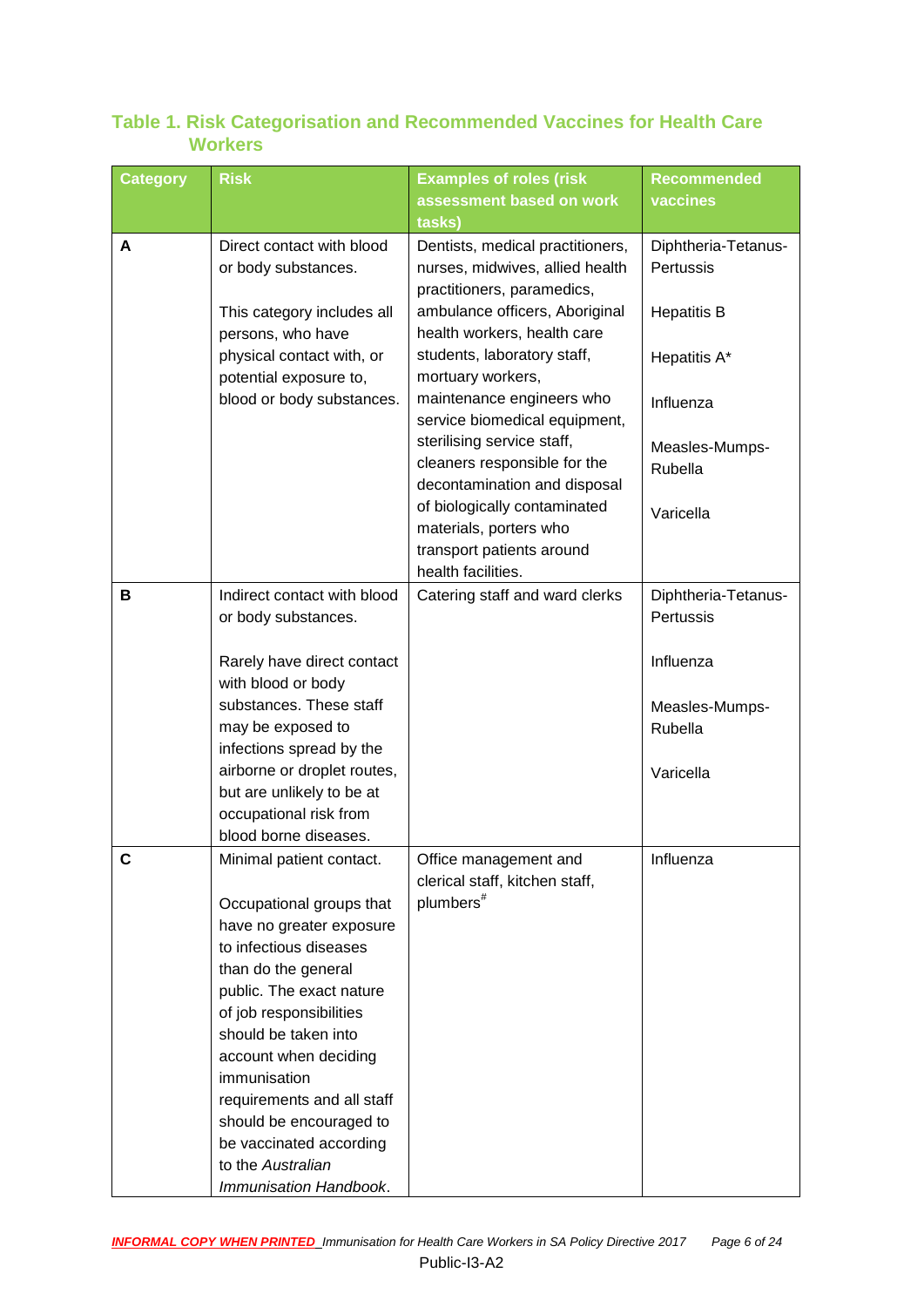| <b>Category</b>                                | <b>Risk</b>                                                                                                             | <b>Examples</b> | Recommended<br>vaccines                                            |
|------------------------------------------------|-------------------------------------------------------------------------------------------------------------------------|-----------------|--------------------------------------------------------------------|
| Laboratory<br>staff and<br>mortuary<br>workers | May have additional<br>vaccination requirements<br>if they are working with or<br>may be exposed to<br>specific agents. |                 | See Australian<br><i>Immunisation</i><br>Handbook-Section<br>3.3.7 |

\* The *Australian Immunisation Handbook* recommends Hepatitis A vaccine for HCWs who work in rural and remote Indigenous communities; with Indigenous children; or care for persons with developmental disabilities.

# Plumbers (in contact with raw sewerage) are recommended to receive Hepatitis A vaccine. Adapted from: *Australian Guidelines for the Prevention and Control of Infection in Healthcare, 2010.*

#### **4.3 SCREENING OF HEALTH CARE WORKERS AND ACCEPTABLE EVIDENCE OF IMMUNITY**

- 4.3.1 All HCWs (students, prospective employees, prospective contract HCWs, volunteers, and current employees) in Categories A and B must participate in screening for the VPD detailed in the Policy Directive.
	- Student HCWs must complete screening prior to clinical placement.
	- Prospective employees must provide confirmation of immune status during the pre-employment process.
	- Prospective contract HCWs must provide confirmation of immune status from the prospective contractor or agency that is the employer of the contractor prior to engagement by SA Health.
	- Prospective volunteer HCWs must complete screening prior to the provision of permission to act as a volunteer.
	- Current employees must participate in screening during a phased roll-out of the screening program.
- 4.3.2 The screening process must include immunisation and other relevant history, serological tests (if required) and examination of documents, such as written records of vaccinations signed by a medical practitioner or other approved immunisation provider, or a laboratory report indicating immune status. Students, prospective employees and prospective contract HCWs will be responsible for any costs involved with the screening process. Volunteer HCWs will usually be responsible for these costs unless the LHN/SAAS/BU wholly or partially cover the costs, based on local considerations. SA Health will meet the costs of required screening for current employees. To assess and record immune status a model Screening Questionnaire and Certificate of Compliance (medical practitioner form) can be obtained from the [SA Health website.](http://www.sahealth.sa.gov.au/immunisationprovider)
- 4.3.3 Appendix 1 provides details of acceptable evidence of immunity for HCW for specific VPD.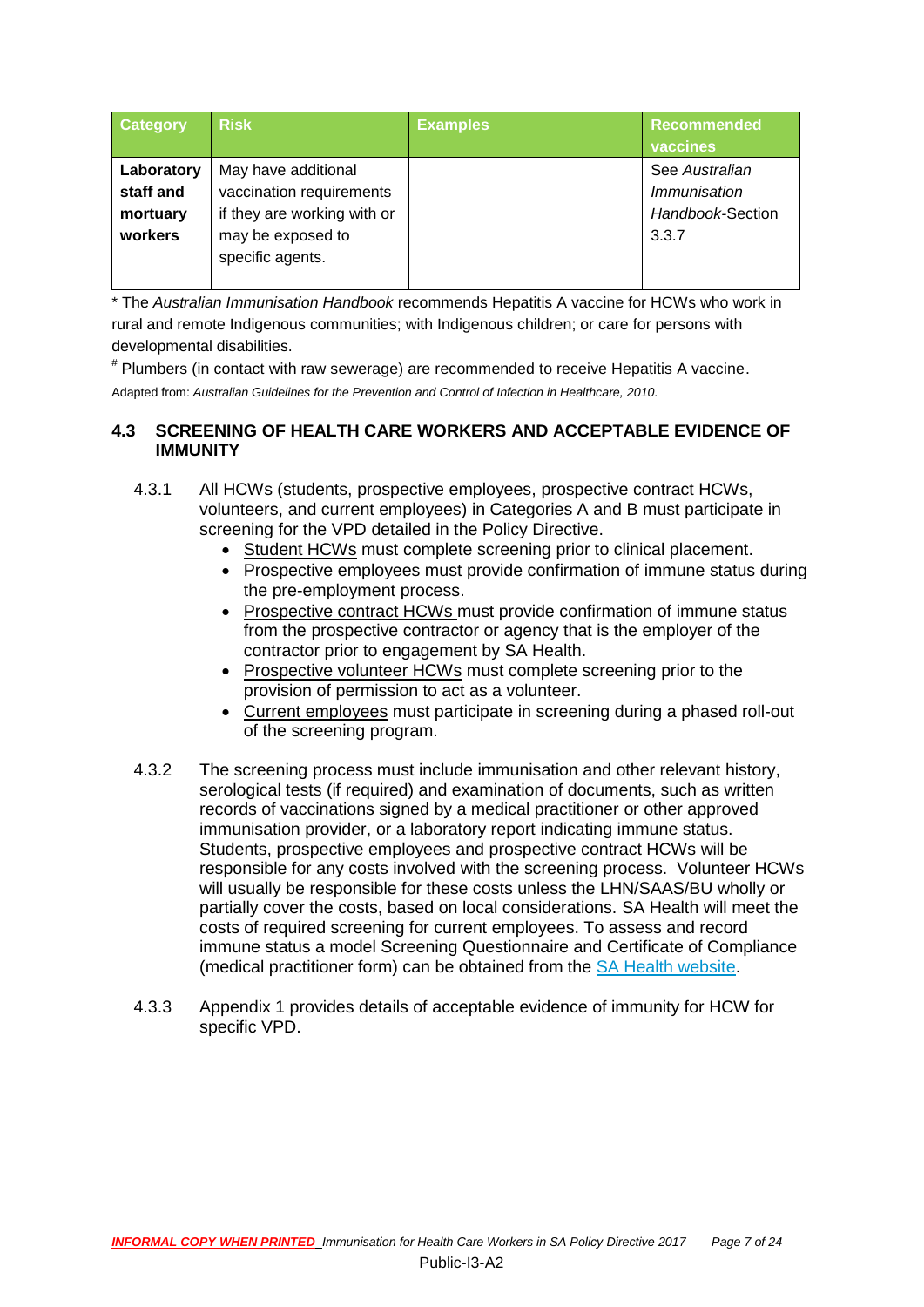#### **4.4 INFORMED CONSENT**

- 4.4.1 Informed consent prior to vaccination must be obtained from the HCW by their immunisation provider in accordance with the current *Australian Immunisation Handbook*. This includes providing information for the HCW on the:
	- the benefits of vaccination;
	- any screening tests required and, if screening tests are conducted, advice about any proposed action likely to be taken in response to screening test results;
	- the necessity to have serology assessed following specific vaccine courses, e.g. hepatitis B;
	- specific circumstances, or any conditions, that may preclude vaccination e.g. pregnancy, allergies;
	- actions HCWs should take to report any adverse reaction following vaccination; and
	- for current employees, information on SA Health policy in relation to confidentiality of the HCW screening results.
- 4.4.2 Documentation of the informed consent process and its outcome should be maintained by the immunisation provider.

#### **4.5 REFUSAL**

- 4.5.1 HCWs in Categories A and B who have received recommended vaccinations but have not seroconverted and thus do not have the required confirmation of immune status (particularly in relation to hepatitis B vaccination), or who have medical contraindications to vaccination (as defined in the *Australian Immunisation Handbook*), are not considered to have refused recommended vaccinations, and will be managed as detailed in Section 4.6 (Vaccine nonresponders) and Section 4.7 (HCWs with contraindications to vaccination).
- 4.5.2 Student HCWs who refuse to participate in screening and/or vaccination will not be accepted for clinical placements involving Category A or B work activities in SA Health services. It is preferable that students are informed of this by their education provider at enrolment, and provided with detailed information by their immunisation provider on the risks and consequences of all relevant vaccine preventable infections, to allow opportunities to reconsider any decision they have made regarding screening and vaccination. Model Refusal Forms to support this process are available from the **SA Health website**.
- 4.5.3 Prospective employees must be advised at the time of making an application for employment in SA Health of the requirement to provide confirmation of immune status. Those who refuse to participate in screening and/or vaccination, or fail to provide confirmation of immune status, and whose prospective work activities are assessed as Category A or Category B will not be considered for employment in SA Health services in Category A or B positions.
- 4.5.4 Prospective contract HCWs, either directly or via an agency which employs them, and whose prospective work activities are assessed as Category A or Category B, will not be engaged if they or the agency refuse to participate in screening and/or vaccination, or fail to provide confirmation of immune status.
- 4.5.5 Prospective volunteer HCWs who refuse to participate in screening, and whose prospective work activities are assessed as Category A or Category B, will not be provided with permission to act as a volunteer.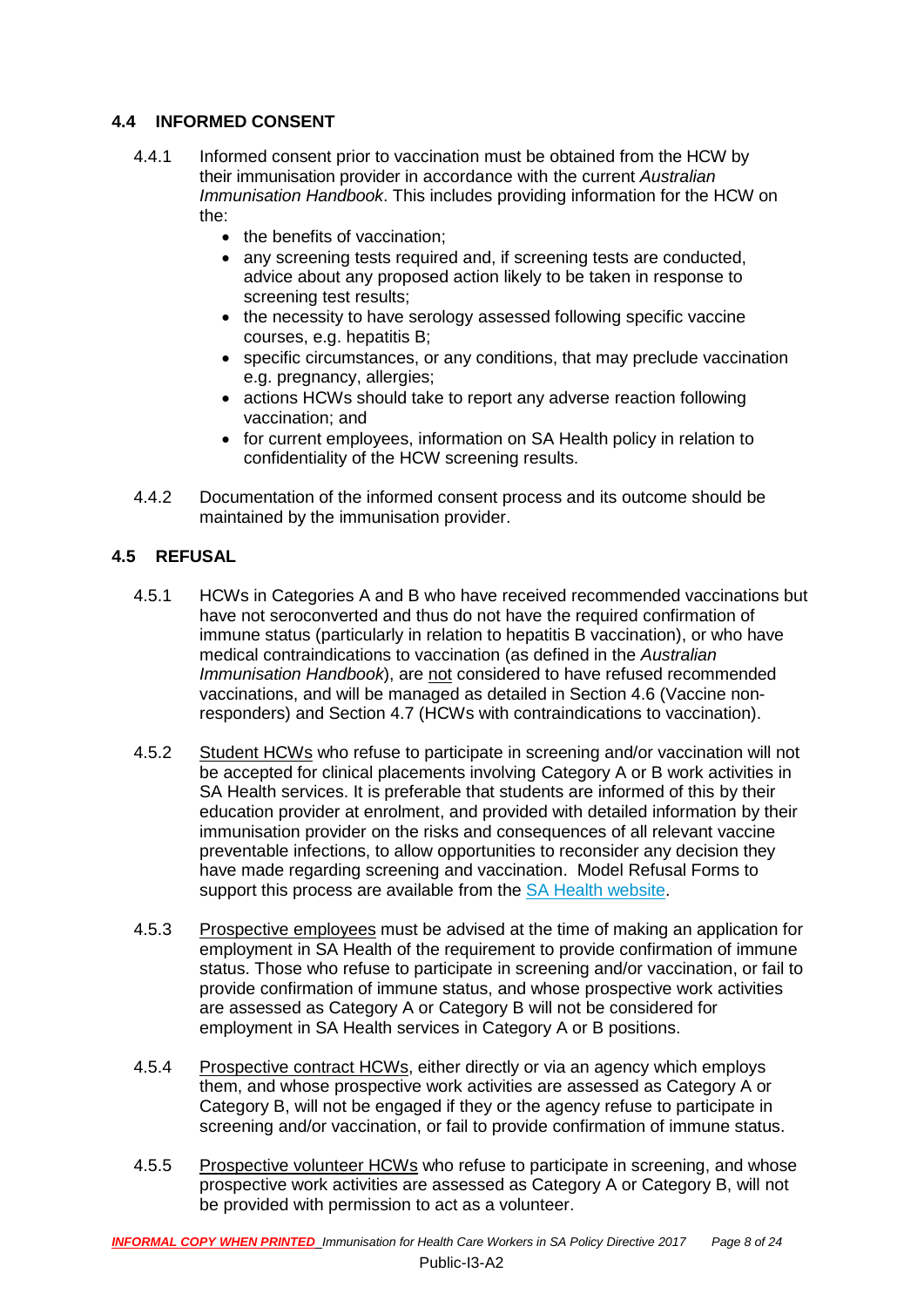- 4.5.6 Current employees in Categories A and B who refuse to participate in screening and/or vaccination, or fail to provide confirmation of immune status, must have a detailed risk assessment of their work activities, the area in which they work and the population cared for in that area in order to identify appropriate actions to manage risk arising from vaccine preventable diseases. Management options may include alternative work placements, work adjustments and/or work restrictions. The employee must sign a refusal document provided by SA Health indicating that the HCW understands the risks and consequences involved in refusal, and agrees to comply with any protective risk measures required. Employees should be given an opportunity to reconsider any decision they have made regarding the risk assessment, screening and vaccination and to be engaged actively in the process of determining future work options, including short term and longer term options. Model Refusal Forms to support SA Health managers in this process are available from the [SA Health website.](http://www.sahealth.sa.gov.au/immunisationprovider)
- 4.5.7 If, following the risk assessment for a current employee, there is no acceptable outcome consistent with this Policy Directive, an Immunisation Expert Advisory Panel may be convened to review the situation and recommend a course of action. Details on the Immunisation Expert Advisory Panel are available from the [SA Health website.](http://www.sahealth.sa.gov.au/immunisationprovider)
- 4.5.8 Documentation of the refusal of current employees must be recorded in the CHRIS database to enable a timely alert in the event of a VPD being identified to which the HCW is susceptible (see *[Preventing and Responding to Work Related](http://www.sahealth.sa.gov.au/)  [Exposure to Infectious Disease Policy Guideline](http://www.sahealth.sa.gov.au/)* 2017)

#### **4.6 VACCINE NON-RESPONDERS**

- 4.6.1 Student HCWs whose proposed clinical placement in SA Health services places them in Category A or B, and who are fully vaccinated according to the appropriate schedule, but where evidence demonstrates that they have not acquired adequate immunity (particularly in relation to hepatitis B vaccination), must provide this evidence (for example, vaccination records and post vaccination serology) to their education provider or clinical placement coordinator prior to clinical placement.
- 4.6.2 Prospective employees, prospective contract HCWs and prospective volunteer HCWs whose proposed work activities in SA Health services places them in Category A or B, and who are fully vaccinated according to the appropriate schedule, but where evidence demonstrates that they have not acquired adequate immunity (particularly in relation to hepatitis B vaccination), must provide this evidence (for example, vaccination records and post vaccination serology) to SA Health.
- 4.6.3 Current employees in Categories A and B who are fully vaccinated according to the appropriate schedule, but where evidence demonstrates that they have not acquired adequate immunity (particularly in relation to hepatitis B vaccination), must provide this evidence (for example, vaccination records and post vaccination serology) to SA Health.
- 4.6.4 All HCWs in Categories A and B who are vaccine non-responders must have a risk assessment of their proposed clinical placement or work activities, the area in which they work or will work, and the population cared for in that area in order to identify appropriate actions to manage risk arising from vaccine preventable diseases. These HCWs must also be provided with information on management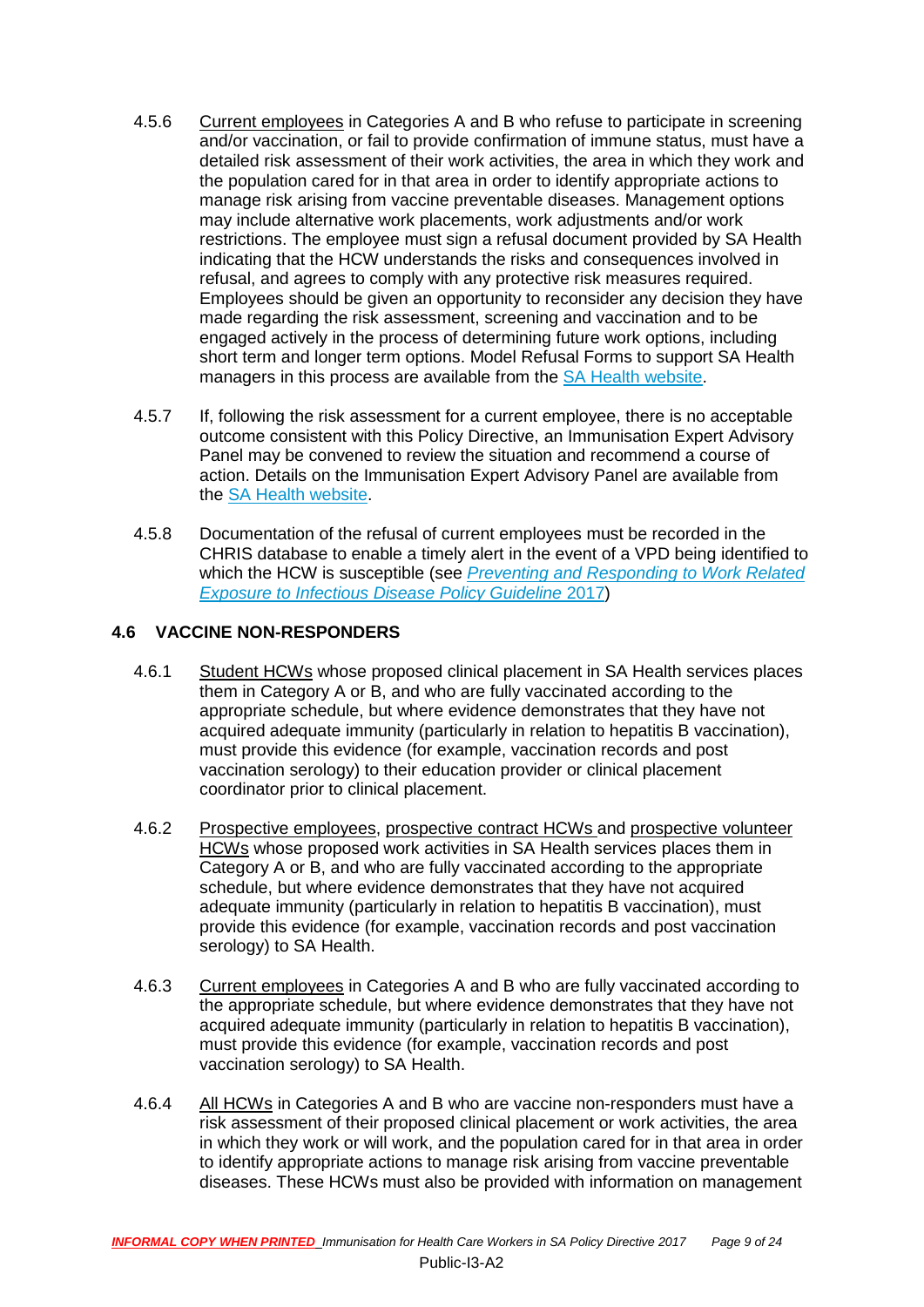in the event of exposure (see *[Preventing and Responding to Work Related](http://www.sahealth.sa.gov.au/)  [Exposure to Infectious Disease Policy Guideline](http://www.sahealth.sa.gov.au/)* 2017).

- 4.6.5 If, following this risk assessment, there is no acceptable outcome consistent with this Policy Directive, an Immunisation Expert Advisory Panel may be convened to review the situation and recommend a course of action. Model Refusal forms, which include details of the Immunisation Expert Advisory Panel composition, function, and process are available from the [SA Health website.](http://www.sahealth.sa.gov.au/immunisationprovider)
- 4.6.6 Documentation of the immune status of current employees who are vaccine nonresponders must be recorded in the CHRIS database to enable a timely alert in the event of a VPD being identified to which the HCW is susceptible (see *[Preventing and Responding to Work Related Exposure to Infectious Disease](http://www.sahealth.sa.gov.au/)  [Policy Guideline](http://www.sahealth.sa.gov.au/)* 2017).

#### **4.7 HCWs WITH CONTRAINDICATIONS TO VACCINATION**

- 4.7.1 Student HCWs in Categories A and B who are unable to be vaccinated due to temporary or permanent medical contraindications to vaccination (as defined in the *Australian Immunisation Handbook*) must provide documented evidence of their contraindications to their education provider or clinical placement coordinator prior to clinical placement.
- 4.7.2 Prospective employees, prospective contract HCWs and prospective volunteer HCWs in Categories A and B who are unable to be vaccinated due to temporary or permanent medical contraindications to vaccination (as defined in the *Australian Immunisation Handbook*) must provide documented evidence of their contraindications to SA Health.
- 4.7.3 Current employees in Categories A and B who are unable to be vaccinated due to temporary or permanent medical contraindications to vaccination (as defined in the *Australian Immunisation Handbook*) must provide documented evidence of their contraindications to SA Health.
- 4.7.4 All HCWs in Categories A and B with temporary or permanent medical contraindications to vaccination may be required to undergo a further specialist medical assessment. In the case of HCW students, prospective employees, prospective contract HCWs or volunteers, the specialist medical assessment, if required, will be at the HCW's own cost. These HCWs will not be allowed to undertake clinical placements or commence duties until they have undergone any required specialist medical assessment.
- 4.7.5 All HCWs in Categories A and B who have contraindications to vaccination must have a risk assessment of their proposed clinical placement or work activities, the area in which they will work and the population cared for in that area in order to identify appropriate actions to manage risk arising from vaccine preventable diseases. Management options include alternative work placements, work adjustments and/or work restrictions. HCWs will also be provided with information on management in the event of exposure (see *[Preventing and](http://www.sahealth.sa.gov.au/)  [Responding to Work Related Exposure to Infectious Disease Policy Guideline](http://www.sahealth.sa.gov.au/)* [2017\)](http://www.sahealth.sa.gov.au/).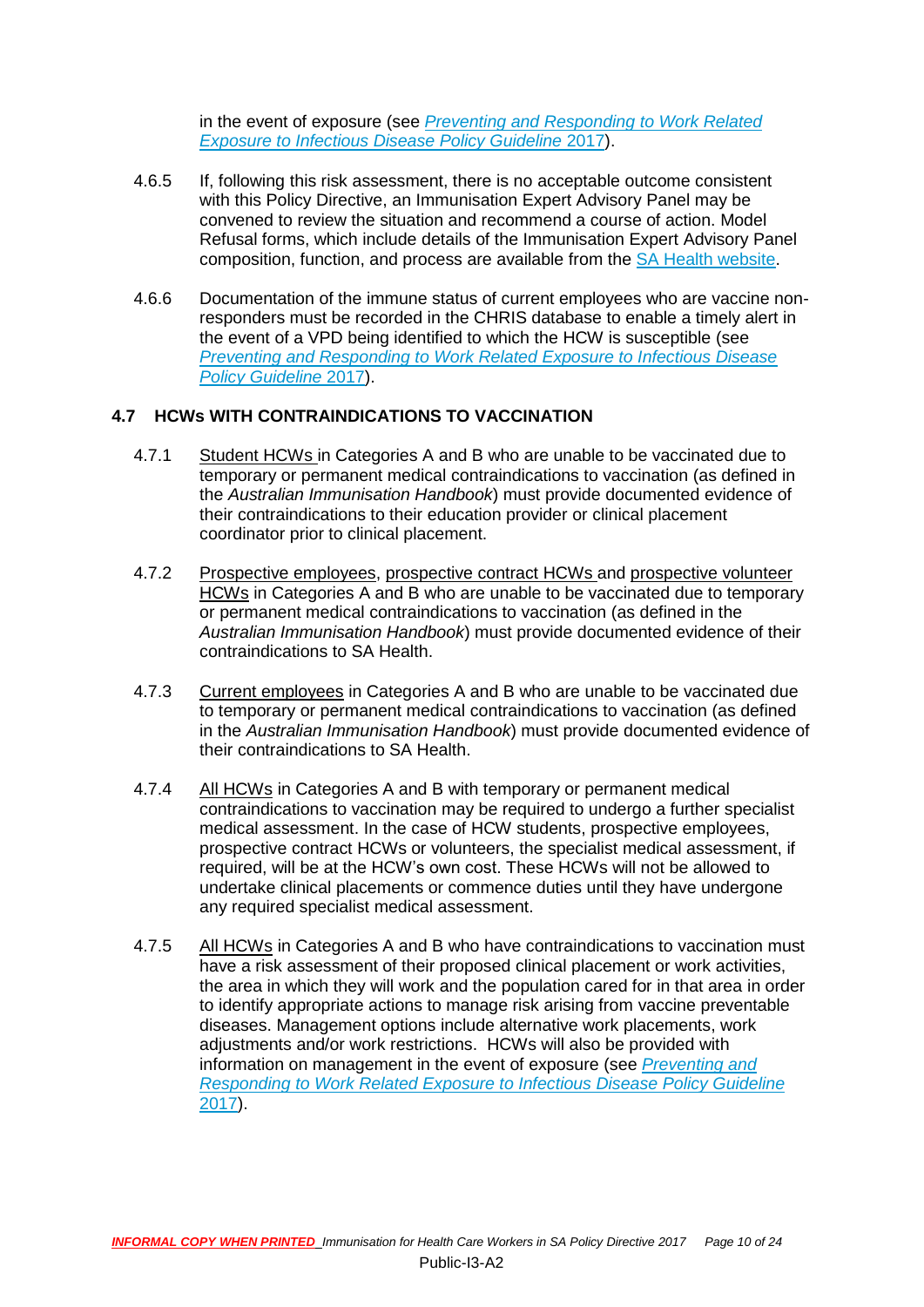- 4.7.6 If, following this risk assessment, there is no acceptable outcome consistent with this Policy Directive, an Immunisation Expert Advisory Panel may be convened to review the situation and recommend a course of action. Model Refusal forms, which include details of the Immunisation Expert Advisory Panel composition, function and process are available from the [SA Health website.](http://www.sahealth.sa.gov.au/immunisationprovider)
- 4.7.7 All HCWs in Categories A and B with temporary medical contraindications must complete any outstanding recommended vaccinations as soon as possible after the contraindications no longer apply.
- 4.7.8 Documentation of the immune status of current employees with contraindications to vaccination must be recorded in the CHRIS database to enable a timely alert in the event of a VPD being identified to which the HCW is susceptible (see *[Preventing and Responding to Work Related Exposure to Infectious Disease](http://www.sahealth.sa.gov.au/)  [Policy Guideline](http://www.sahealth.sa.gov.au/)* 2017).

#### **4.8 SPECIFIC VACCINE PREVENTABLE DISEASES COVERED BY THIS POLICY DIRECTIVE** (refer to the current edition of the *Australian Immunisation Handbook* for more detailed information in relation to vaccination for the infections noted below).

#### **4.8.1 Diphtheria -Tetanus - Pertussis**

4.8.1.1 Primary course

If HCWs have not received a primary course of a diphtheria-tetanuspertussis containing vaccine in childhood, a primary course of three doses is recommended.

4.8.1.2 Booster vaccination

For HCWs a combined diphtheria-tetanus-pertussis booster is required every 10 years (unless contraindicated).

#### **4.8.2 Hepatitis A**

- 4.8.2.1 Hepatitis A vaccination is recommended for all HCWs who:
	- work in rural or remote Indigenous communities
	- work with Indigenous children
	- care for persons with developmental disabilities.
- 4.8.2.2 Hepatitis A vaccine is also recommended for plumbers in potential contact with raw sewerage who are working in SA Health services.

#### **4.8.3 Hepatitis B**

- 4.8.3.1 A primary course of age-appropriate hepatitis B vaccine is required (unless there is evidence of immunity or vaccination is contraindicated) for all Category A HCWs.
- 4.8.3.2 All Category A HCWs must provide evidence of hepatitis B immunity. HCWs are considered immune if they have:
	- documented evidence of a post-vaccination serological screening result showing adequate anti-HBs antibodies (≥10mIU/mL); or
	- serological evidence of a previous resolved hepatitis B infection.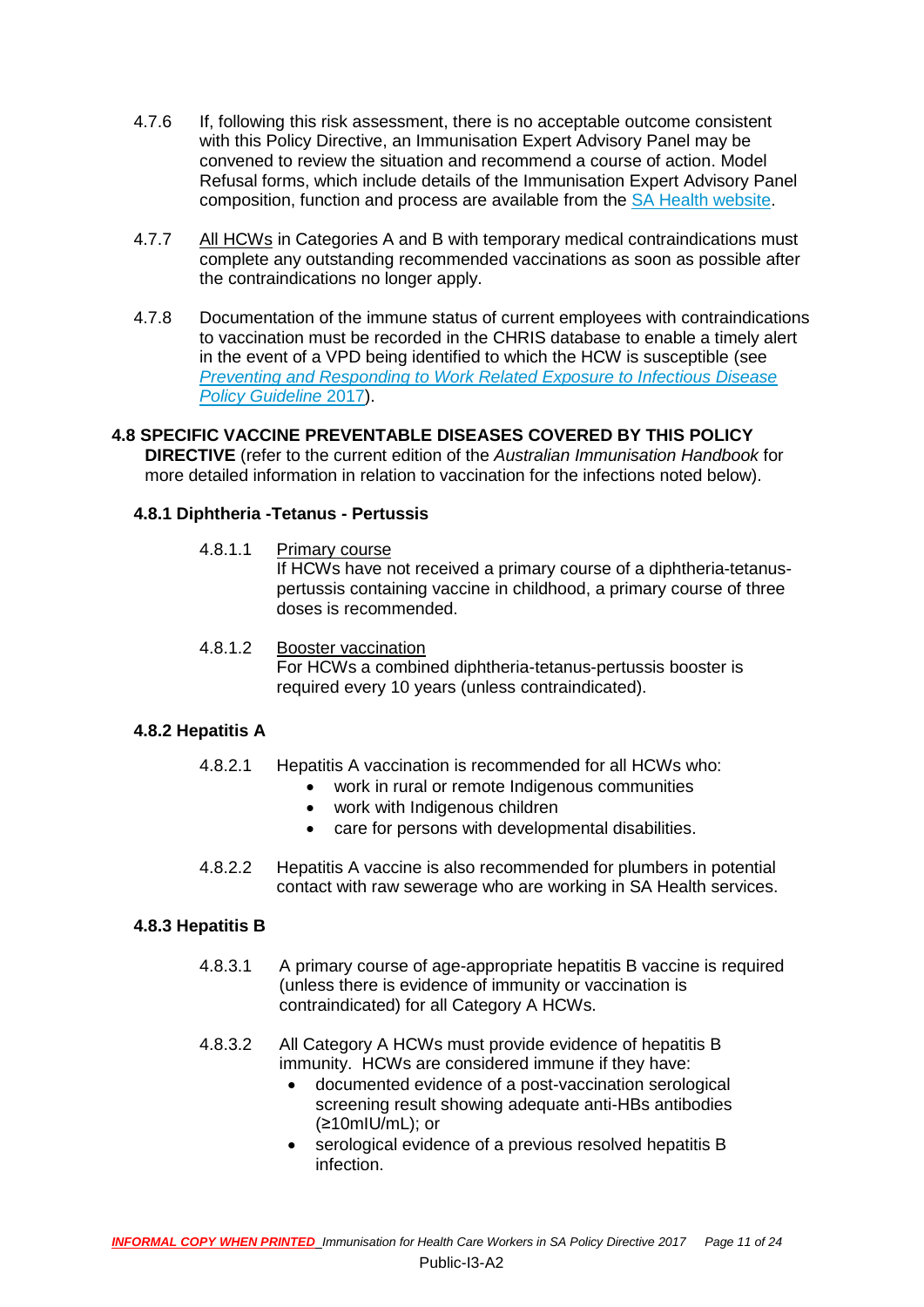- 4.8.3.3 The current edition of the *Australian Immunisation Handbook* details recommendations, including booster vaccinations and timing of post-vaccination serology, for HCWs who do not respond to a primary course of hepatitis B vaccine (vaccine non-responders).
- 4.8.3.4 Where a HCW has commenced a course of hepatitis B vaccine, but not yet completed the full course, the HCW may commence work or clinical placement if they have:
	- completed all other vaccination requirements; and
	- provided documented evidence they have received at least the first dose of hepatitis B vaccine; and
	- given an undertaking to complete the vaccination course and provide evidence of seroconversion from their immunisation provider.
- 4.8.3.5 Persons undertaking clinical duties or clinical placement prior to receiving a full course of hepatitis B vaccine will not have evidence of seroconversion, and must be advised about the risks, preventative measures and appropriate procedures if exposed to blood or body fluids (see *[Preventing and Responding to Work Related Exposure to](http://www.sahealth.sa.gov.au/)  [Infectious Disease Policy Guideline](http://www.sahealth.sa.gov.au/)* 2017).

#### **4.8.4 Influenza**

- 4.8.4.1 Seasonal influenza vaccination is recommended for all SA Health employees (Categories A, B and C) as noted in Table 1.
- 4.8.4.2 Annual influenza vaccination is also recommended for all staff of nursing homes and long term care facilities, staff providing home care to persons at high risk of influenza mortality and all HCWs involved with caring for homeless persons.

#### **4.8.5 Measles - Mumps - Rubella**

- 4.8.5.1 Two doses of MMR vaccine are required for all HCWs born in Australia during or since 1966 who do not have evidence of receiving 2 doses of a measles-mumps-rubella-containing vaccine (unless contraindicated), or laboratory evidence that indicates immunity to measles, mumps and rubella.
- 4.8.5.2 HCWs are considered immune to **measles, mumps and rubella** if they are immunocompetent and:
	- were born in Australia before 1966 or
	- can provide documented evidence of having received 2 doses of a measles-mumps-rubella containing vaccine or
	- can provide documented serological evidence of immunity to measles, mumps and rubella, or documented laboratory definitive evidence of prior measles, mumps and rubella infection.

#### **4.8.6 Poliomyelitis**

4.8.6.1. Primary course

If HCWs have not received a primary course of a polio-containing vaccine in childhood, a primary course of three doses is recommended (unless contraindicated).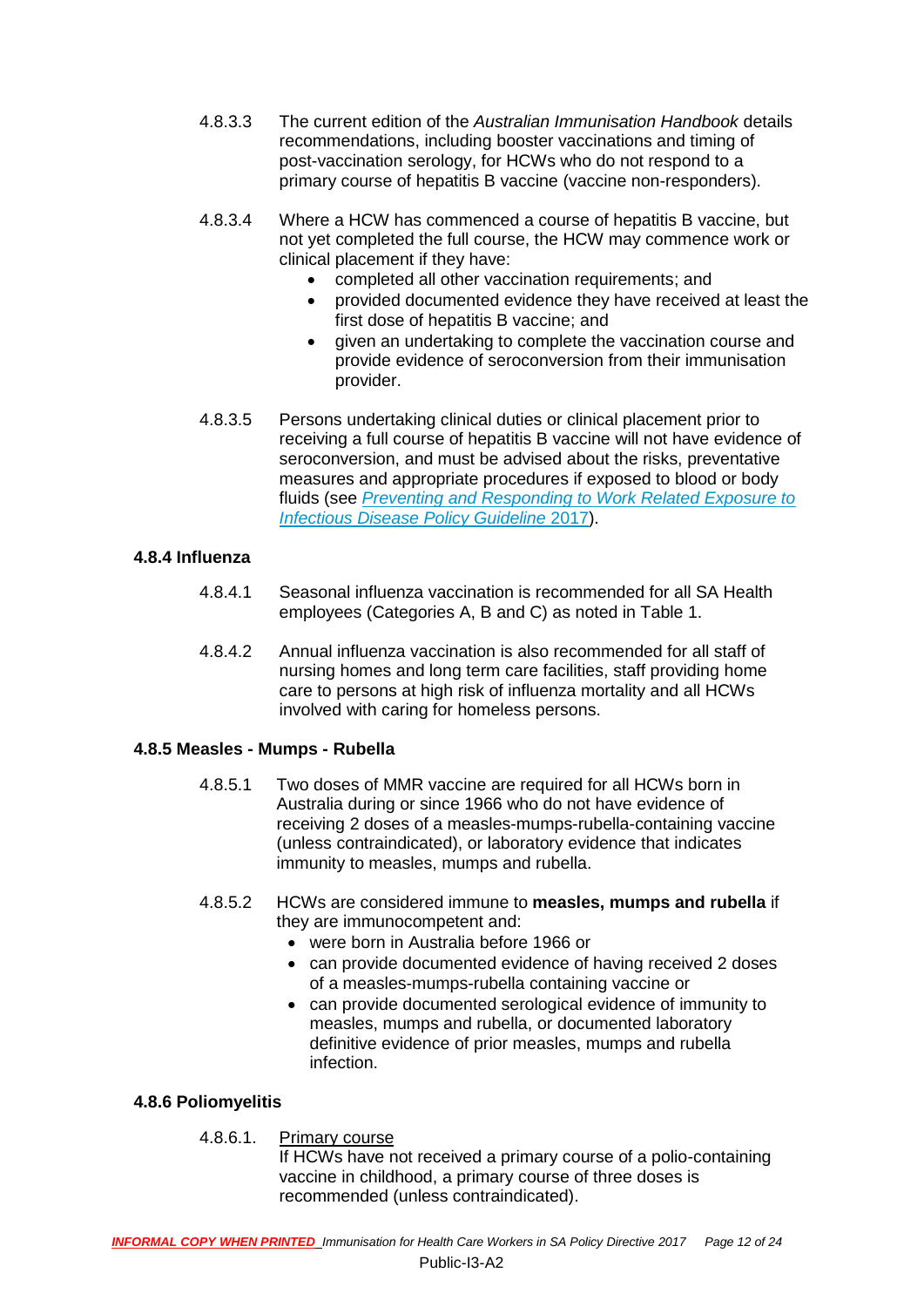#### 4.8.6.2 Booster vaccination

A booster polio-containing vaccine is only recommended for HCWs, including laboratory workers, in possible contact with poliomyelitis cases or the poliomyelitis virus.

#### **4.8.7 Tuberculosis (TB)**

4.8.7.1 HCWs must be compliant with the screening requirements of the *[Control of Tuberculosis in South Australian Health Services Policy](http://www.sahealth.sa.gov.au/)  [Directive](http://www.sahealth.sa.gov.au/)* 2013.

#### **4.8.8 Varicella (chickenpox)**

- 4.8.8.1 Two-doses of varicella containing vaccine given 4 to 6 weeks apart are required (unless contraindicated) for HCWs who do not have a reliable history of previous varicella infection or documented ageappropriate varicella vaccination or laboratory evidence that indicates immunity to varicella.
- 4.8.8.2 HCWs with a negative or uncertain history of varicella infection should have serology to determine their immune status to varicella. Alternatively, unless contraindicated, two doses of varicella vaccine, 4 to 6 weeks apart, may be given without prior serological testing.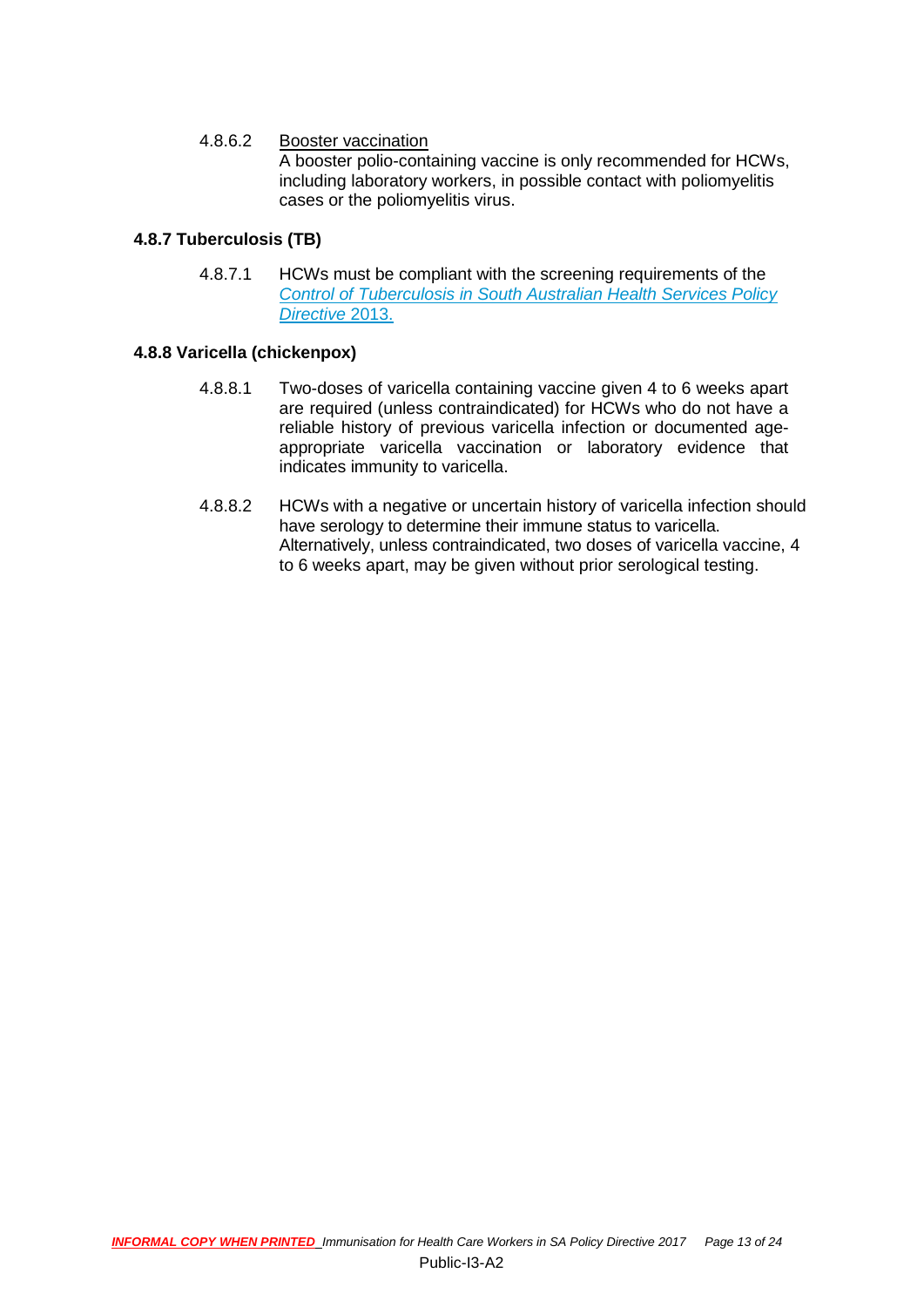# 5. Roles and Responsibilities

#### **5.1 CHIEF EXECUTIVE/ DEPUTY CHIEF EXECUTIVES (SA HEALTH)**

- 5.1.1 Ensure the Immunisation for Health Care Workers in South Australia Policy Directive (the Policy Directive) is monitored for its appropriateness and effectiveness and is reviewed as required.
- 5.1.2 Ensure system-wide compliance with the Policy Directive.
- 5.1.3 Ensure that the recruitment and appointment of employees is consistent with the Policy Directive and relevant legal requirements system-wide.

#### **5.2 CHIEF EXECUTIVE OFFICERS/ CHIEF OPERATING OFFICERS**

(Local Health Networks [LHN], Health Services [HS] and Business Units [BU])

- 5.2.1 Provide the financial and physical resources required for the implementation of this Policy Directive, including resources for education, screening and vaccination by qualified immunisation providers for existing employees, either within SA Health services, or external to SA Health services if a health service is unable to provide a worker/staff health screening and vaccination service.
- 5.2.2 Ensure and monitor compliance with the Policy Directive.
- 5.2.3 Ensure that the recruitment and appointment of employees is consistent with the Policy Directive and relevant legal requirements.
- 5.2.4 Conduct a review of a decision to not appoint a prospective employee to a Category A or Category B position due to refusal to undertaking screening and/or recommended vaccination, where such an individual seeks a review or lodges a grievance.

#### **5.3 EXECUTIVES, DIRECTORS, SENIOR MANAGERS AND MANAGERS**

- 5.3.1 Ensure compliance with the Policy Directive.
- 5.3.2 Liaise with their Director of Workforce (or equivalent) where an existing employee in a Category A or B position refuses to undertake screening and/or recommended vaccination.
- 5.3.3 Ensure processes are in place to alert employees, and their managers, of the requirement to reassess HCW Category when employee's work roles are changed.
- 5.3.4 Ensure compliance with privacy and confidentiality requirements.

#### **5.4 DIRECTORS OF WORKFORCE and WORK HEALTH AND SAFETY MANAGERS**

5.4.1 Establish and maintain systems and operational procedures through Worker / Staff Health Services and Infection Prevention and Control Practitioners (Country Health SA LHN and SA Dental Services) to ensure compliance with the Policy Directive, including clear allocation of responsibility for screening and vaccination for HCWs in rotational positions (for example, junior medical officers and other clinical trainees).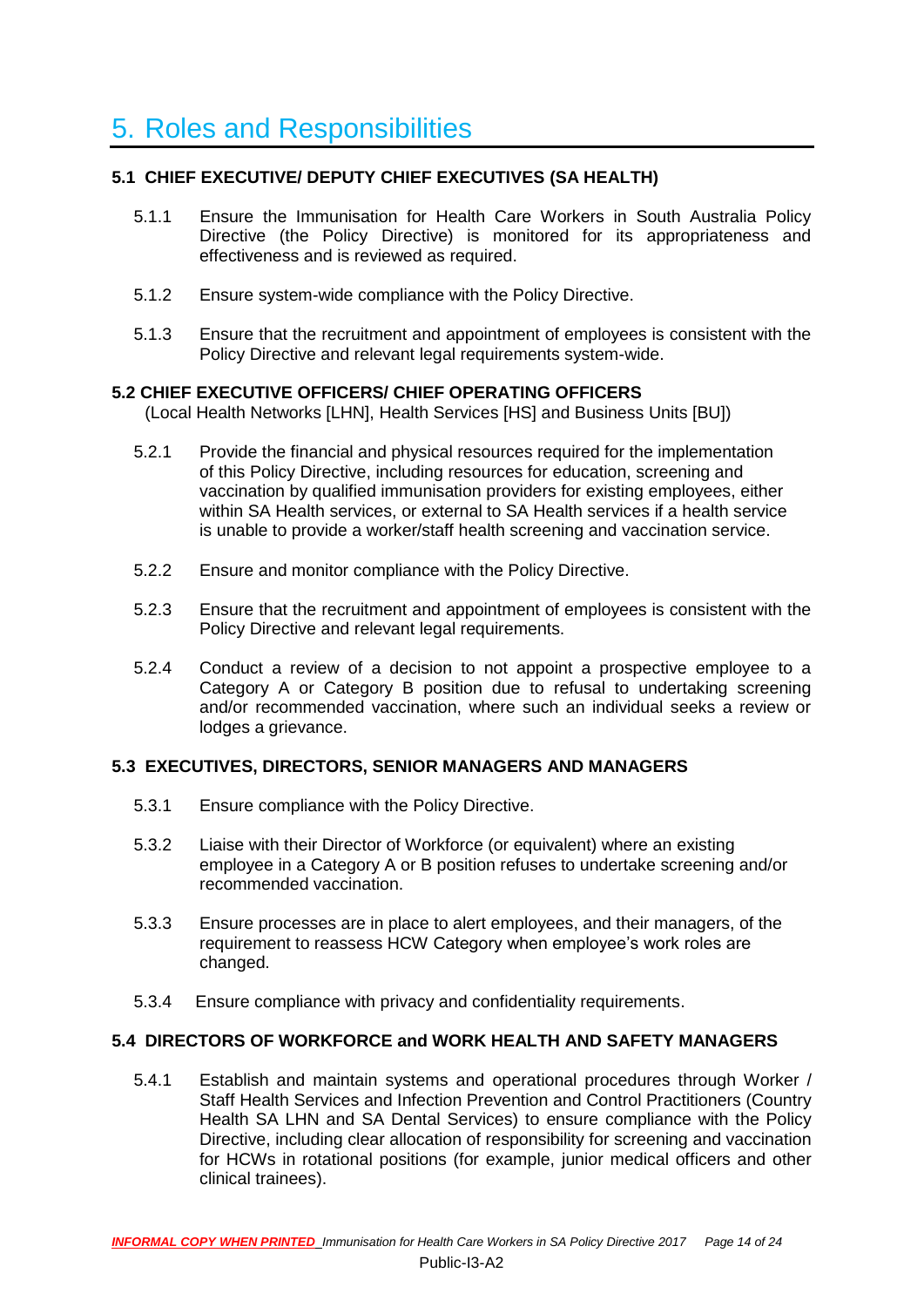5.4.2 Ensure provision of information and advice for managers and employees regarding vaccination requirements.

#### **5.5 WORKER / STAFF HEALTH SERVICES, AND INFECTION PREVENTION AND CONTROL PRACTITIONERS (COUNTRY HEALTH SA LHN AND SA DENTAL SERVICES)**

- 5.5.1 Implement HCW screening and vaccination programs in SA Health services for current employees, and follow-up vaccination for new employees following recommendations in the current edition of the *Australia Immunisation Handbook* and consistent with the Policy Directive. This includes reporting of adverse events following immunisation (see 6.1.2).
- 5.5.2 Provide advice to relevant managers on risk management options for current employees in Categories A and B who refuse to participate in screening and/or vaccination (see 4.5.6). Model Refusal Forms to support this process are available from the [SA Health website.](http://www.sahealth.sa.gov.au/immunisationprovider)
- 5.5.3 Provide advice to relevant managers on risk management options for current employees in Categories A and B who are vaccine non-responders or who have temporary or permanent contraindications to vaccination (see 4.6.4 and 4.7.5)
- 5.5.4 Assess whether the preferred candidate for a Category A or B position in SA Health is compliant with the Policy Directive in relation to documented confirmation of immune status and advise hiring managers or selection panel chairpersons accordingly.
- 5.5.5 Provide advice to hiring managers/ selection panel chairpersons for preferred candidates who are vaccine non-responders or who have temporary or permanent contraindications to vaccination (see 4.6.4 and 4.7.5).
- 5.5.6 Provide advice on request from managers responsible for prospective contract and volunteer health care workers who are vaccine non-responders or who have temporary or permanent contraindications to vaccination (see 4.6.4 and 4.7.5).
- 5.5.7 Maintain screening and immunisation records on the CHRIS database for new employees and existing employees in all categories (A, B and C) that:
	- contain details of relevant screening and vaccination history
	- are updated when new events (vaccination, test, vaccine preventable disease, adverse event following immunisation) occur
	- produces a report for an individual demonstrating compliance with this Policy Directive, including results of screening tests and vaccinations administered in SA Health services.
- 5.5.8 Access, as authorised personnel, the immune status for VPD when needed for intervention after exposure or injury, or to respond to confirmed VPD cases in employees or patients 24 hours/7 days a week.
- 5.5.9 Comply with privacy and confidentiality requirements.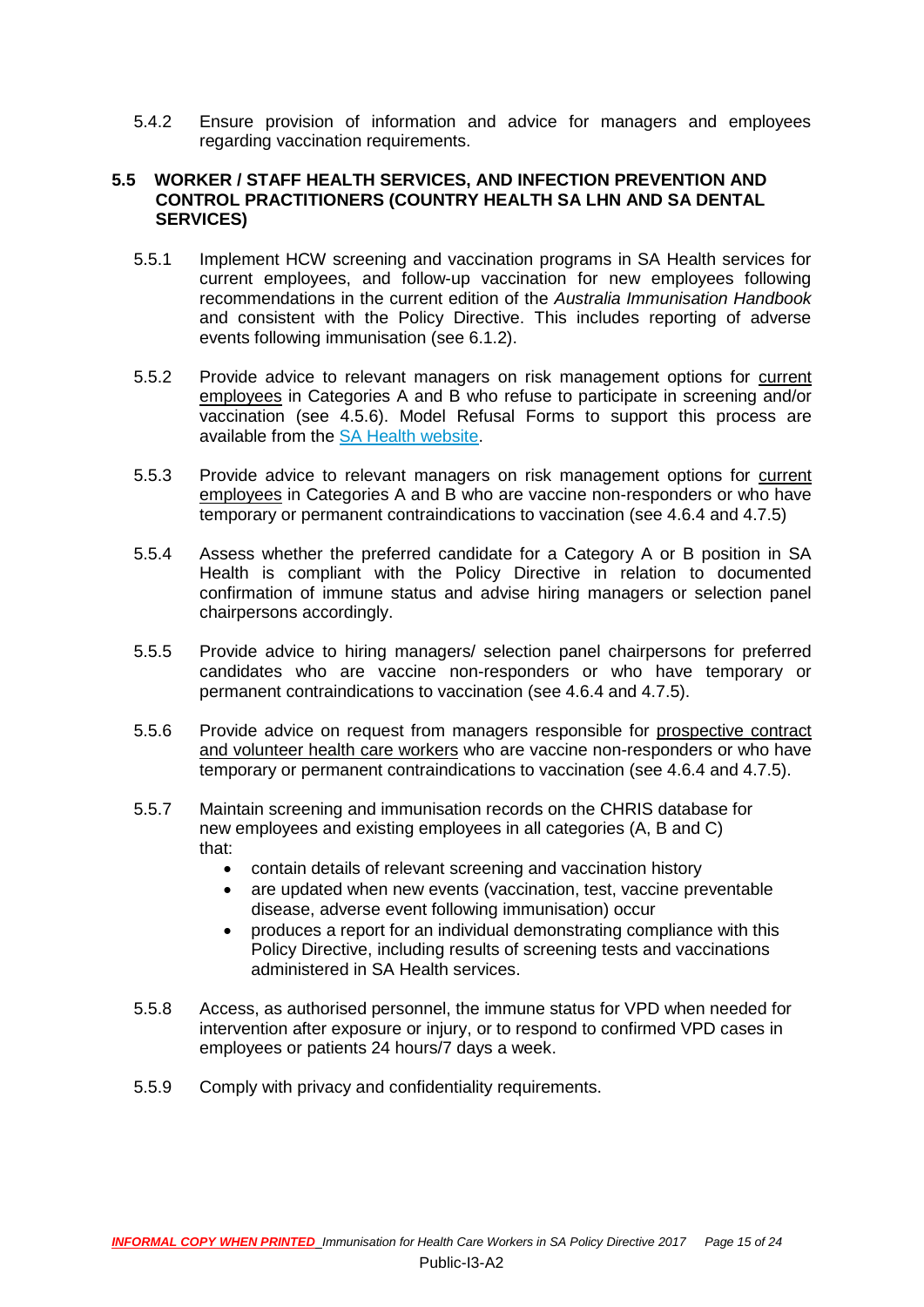#### **5.6 HIRING MANAGERS AND SELECTION PANEL CHAIRPERSONS FOR PROSPECTIVE EMPLOYEES**

- 5.6.1 Ensure that the requirement for immunisation screening is clearly articulated in Role Descriptions for Category A and B positions (also referred to as Job & Person Specifications) and communicated to prospective employees during the recruitment process.
- 5.6.2 Ensure the preferred candidate's confirmation of immune status is provided to Worker / Staff Health services or Infection Control Practitioners (CHSALHN) for assessment of compliance with the Policy Directive.
- 5.6.3 Ensure that no offer of appointment to a Category A or B position is made until confirmation of immune status has been assessed as compliant by Worker / Staff Health services or Infection Control Practitioners (CHSALHN).
- 5.6.4 Conduct a risk assessment for preferred candidates whose proposed work activities in SA Health services will be Category A or B, and who are vaccine non-responders (Section 4.6), or who have temporary or permanent contraindications to vaccination (see Section 4.7), considering the advice from Worker / Staff Health Services or Infection Prevention and Control Practitioners (Country Health SA LHN and SA Dental Services), in order to determine if any work modifications or restrictions can be accommodated.
- 5.6.5 Comply with privacy and confidentiality requirements.

#### **5.7 MANAGERS RESPONSIBLE FOR PROSPECTIVE CONTRACT AND VOLUNTEER HCWs**

- 5.7.1 Ensure that the requirement for immunisation screening and/or recommended vaccinations is clearly articulated to volunteer HCWs in a Category A or B role by managers responsible for volunteer HCWs.
- 5.7.2 Ensure that the requirement for immunisation screening and/or recommended vaccinations is clearly articulated to prospective contract HCWs in a Category A or B role, either directly by managers responsible for prospective contract HCWs, or via an agency which employs them, where specified in the contract.
- 5.7.3 Conduct a risk assessment for prospective contract HCWs and prospective volunteer HCWs whose proposed work activities in SA Health services places them in Category A or B, and who are vaccine non-responders (Section 4.6), or who have temporary or permanent contraindications to vaccination (see Section 4.7), considering the advice from Worker / Staff Health Services or Infection Prevention and Control Practitioners (Country Health SA LHN and SA Dental Services), in order to determine if any work modifications or restrictions can be accommodated.
- 5.7.4 Comply with privacy and confidentiality requirements.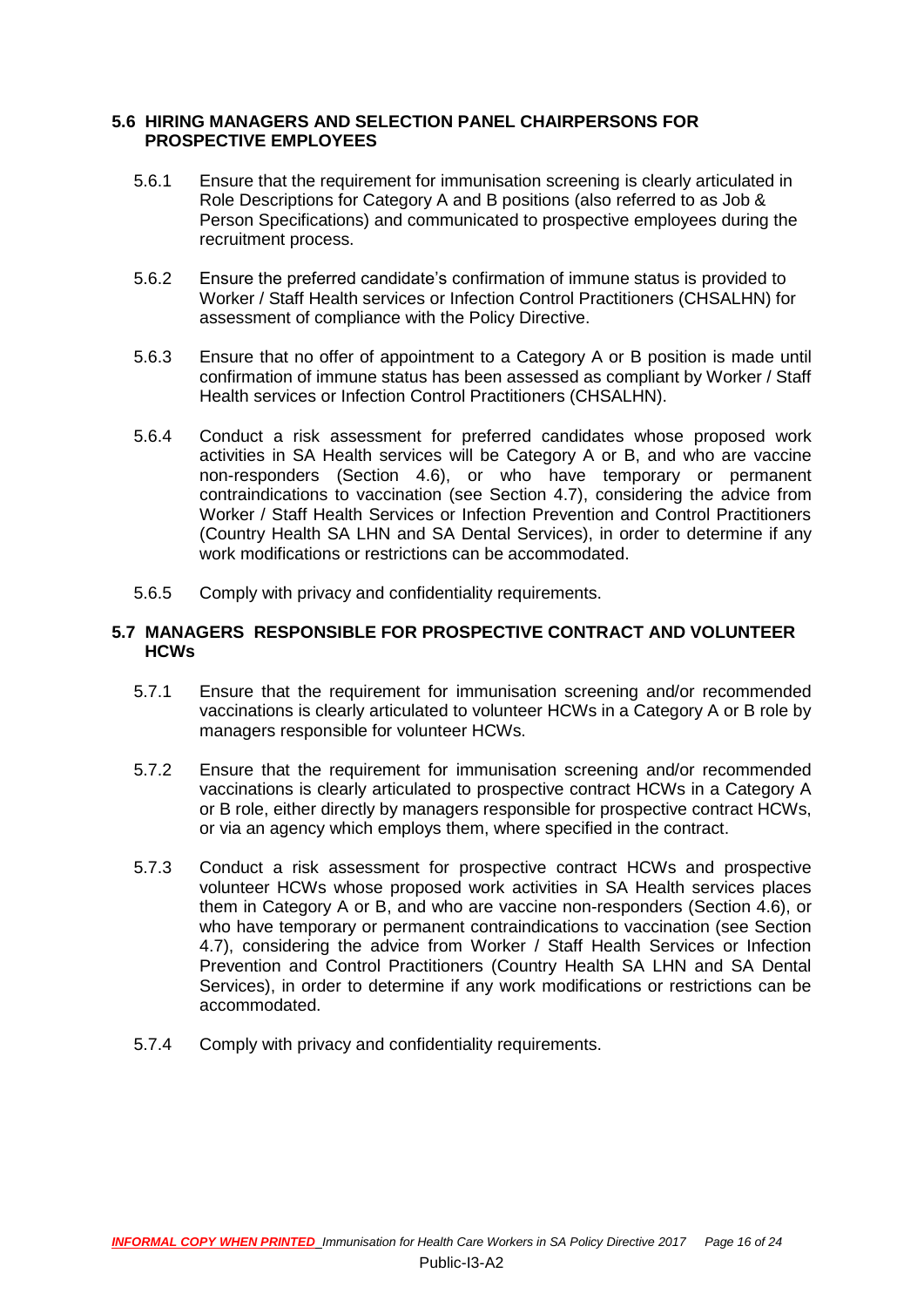#### **5.8 SA HEALTH EMPLOYEES RESPONSIBLE FOR CLINICAL PLACEMENTS FOR STUDENT HEALTH CARE WORKERS**

Include in agreements with universities, academic institutions and other HCW education providers, the requirements that education providers:

- 5.8.1 Develop organisational processes to support this Policy Directive for student HCWs in Categories A and B who undertake clinical placement in SA Health services. Model documents to support education providers and student HCWs in these processes are available from the [SA Health website.](http://www.sahealth.sa.gov.au/immunisationprovider)
- 5.8.2 Inform student HCWs that compliance with this Policy Directive is required in order to undertake clinical placement in SA Health services.
- 5.8.3 Inform student HCWs that a random audit of a sample of student HCWs will be undertaken by SA Health in collaboration with education providers to verify documentation provided as evidence of compliance, and any false or misleading documentation will be treated as professional misconduct with appropriate consequences, which may include refusal of, or immediate removal from, clinical placement.
- 5.8.4 Provide, on request from SA Health employees responsible for managing the random audit process, student HCW details consistent with SA Health and the education provider's privacy and confidentiality responsibilities, for the purpose of audit.
- 5.8.5 Establish and maintain a data collection system for student HCWs that:
	- records for each student HCW, prior to clinical placement in any SA Health services, whether the student HCW has self-declared compliance or noncompliance with the Policy Directive.
	- is updated when the student HCW informs the education provider of any changes in their compliance status with the Policy Directive.
	- is secure and accessible only by authorised personnel in accordance with the education provider's policies and practices, including confidentiality and privacy requirements.
- 5.8.6 Meet reporting requirements detailed in Section 6.1.3 to monitor compliance with this Policy Directive.

#### **5.9 HEALTH CARE WORKERS (EXISTING EMPLOYEES IN CATEGORIES A AND B)**

- 5.9.1 Must comply with this Policy Directive, as well as relevant work health and safety policies and procedures, and any lawful and reasonable direction relevant to the prevention of vaccine preventable diseases.
- 5.9.2 Know their immune status for the vaccine-preventable diseases covered in this Policy Directive and retain screening and vaccination records that demonstrate compliance with the Policy Directive. Acceptable evidence of vaccination is detailed in Appendix 1. A statutory declaration is not acceptable evidence of immune status.
- 5.9.3 Provide relevant records to SA Health employees responsible for work health and safety when new events occur, including vaccination, adverse events following vaccination, relevant serology, or infection with a vaccine preventable disease.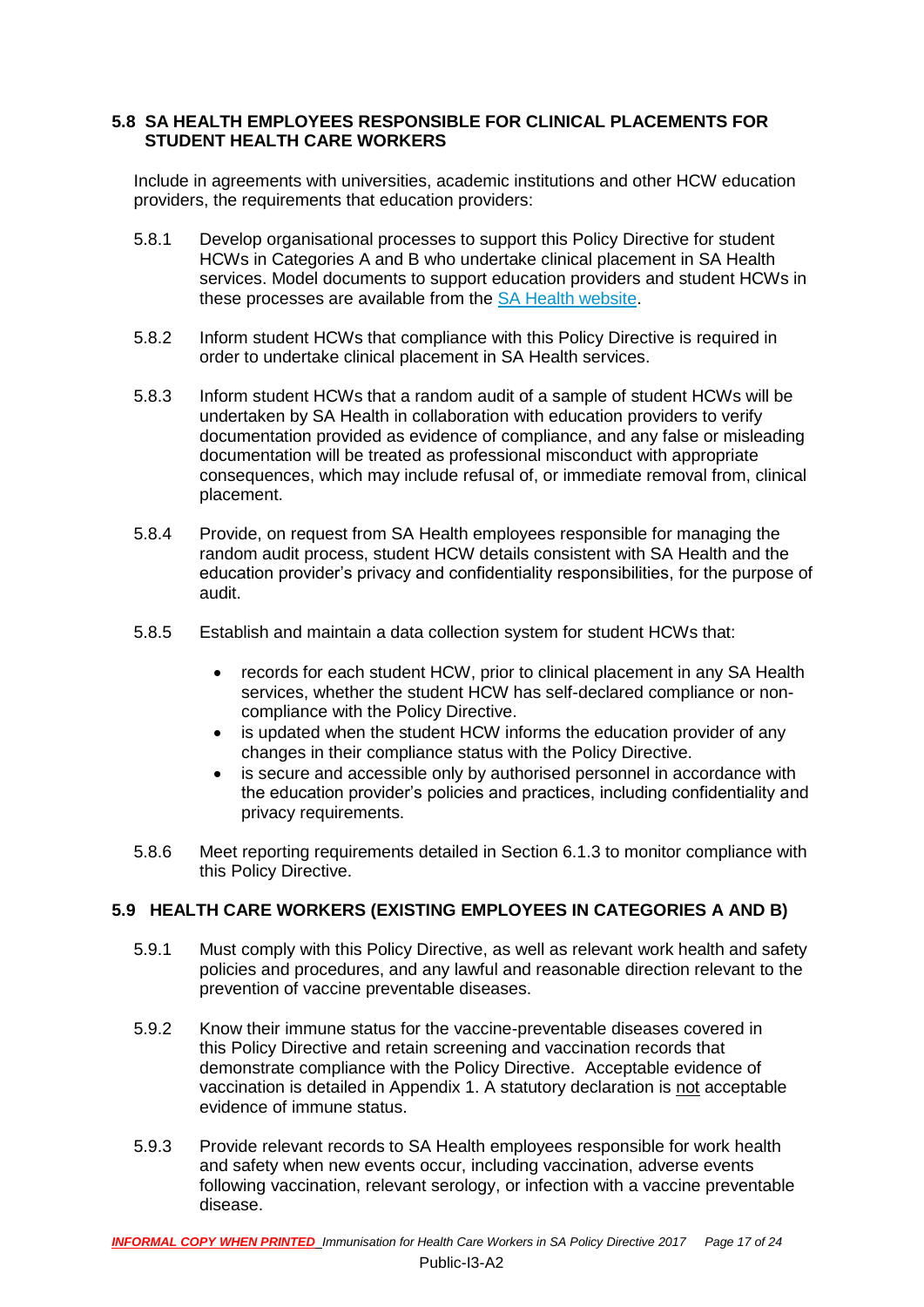- 5.9.4 If non-immune (through failure to seroconvert, medical contraindications to vaccination or refusal of recommended screening tests and/or vaccinations as detailed in Sections 4.5, 4.6 and 4.7), be aware of:
	- the risks and consequences of the infection(s) against which the individual HCW is not protected, including management in the event of exposure
	- their duty of care and obligation to patients and other HCWs
	- possible restrictions on placement within the health service
	- protective measures that must be utilised for the infection(s) against which the individual HCW is not protected (e.g. personal protective equipment).

# 6. Reporting

#### **6.1 REPORTING REQUIREMENTS**

- 6.1.1 Workforce Reporting must report annually to the Chief Public Health Officer, SA Health, using an agreed reporting template developed in consultation with Workforce Reporting and LHN/HS/BUs.
- 6.1.2 SA Health employees responsible for managing or delivering immunisation services for SA Health employees must report adverse events following immunisation (AEFI) for vaccines given by SA Health services to the Immunisation Section, Communicable Disease Control Branch.
- 6.1.3 SA Health Clinical Placement Agreements must include the requirement that education providers report annually on compliance rates for student HCWs to the Chief Public Health Officer, SA Health using an agreed reporting template developed in consultation with each education provider.

# 7. EPAS

It is not anticipated that employees records related to immune status to VPD will be maintained on EPAS.

# 8. Exemption

- **8.1 EXEMPTION SCOPE** N/A (exemption not allowed)
- **8.2 EXEMPTION PROCESS**

N/A

**8.3 EXEMPTION AUTHORITY** N/A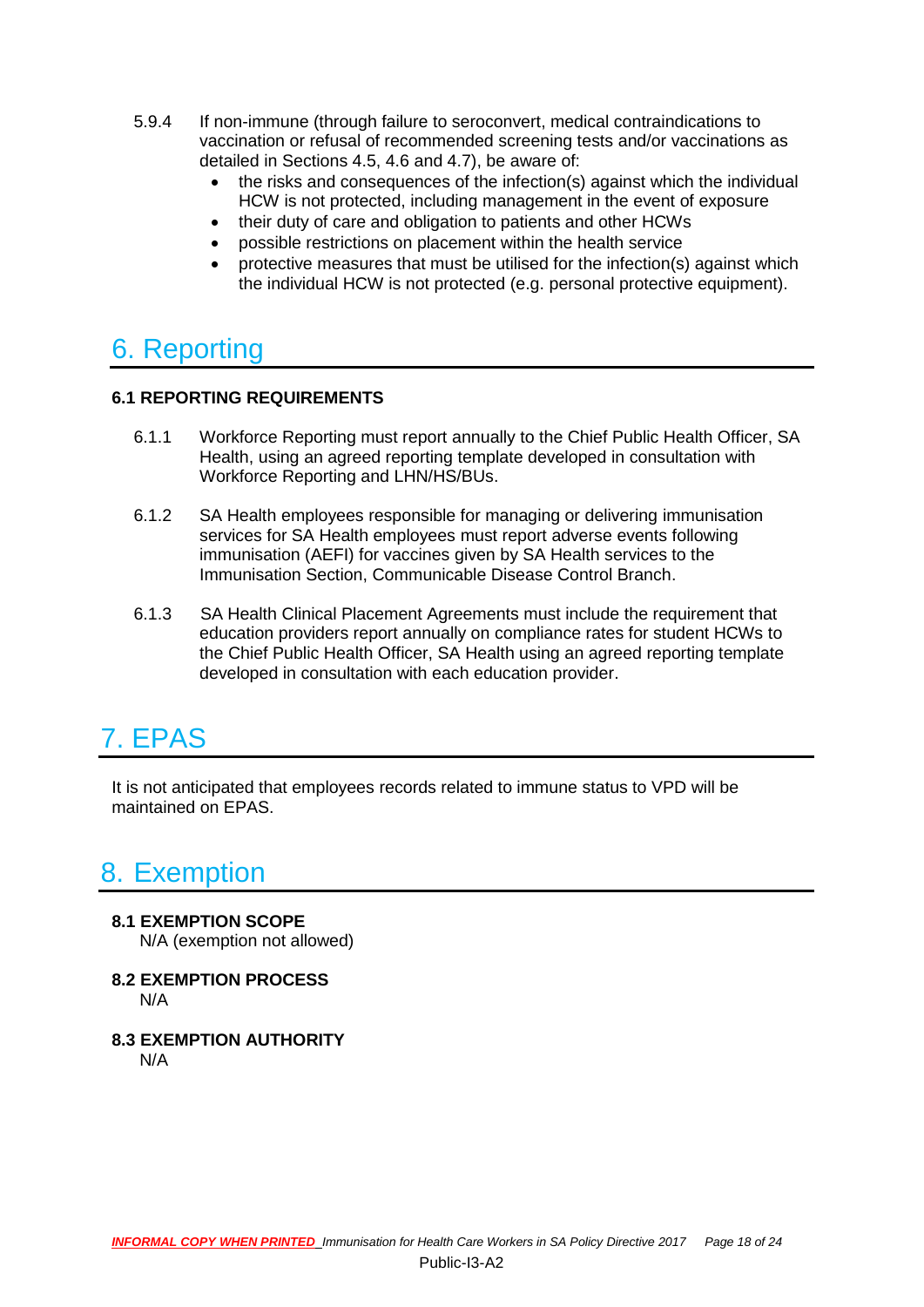# 9. Other

#### **ACKNOWLEDGEMENTS**

SA Health acknowledges the immunisation policy materials developed by New South Wales and Western Australia in preparing this Policy Directive.

# 10. National Safety and Quality Health Service **Standards**

A HCW immunisation program consistent with this Policy Directive is required under the Australian Commission on Safety and Quality in Health Care's *National Safety and Quality Health Service Standards.* SA Health recommends all health care settings and institutions which educate HCW students develop immunisation policies and programs in line with this Policy Directive.

| €                                                            |                                        |                                                                                         |                               | 0                                                                      | 43.                           | ۰                                                   | $+11$                                                   | $\blacksquare$                                                                              | ∜⊀                                       |
|--------------------------------------------------------------|----------------------------------------|-----------------------------------------------------------------------------------------|-------------------------------|------------------------------------------------------------------------|-------------------------------|-----------------------------------------------------|---------------------------------------------------------|---------------------------------------------------------------------------------------------|------------------------------------------|
| <b>National</b><br>Standard 1                                | <b>National</b><br><b>Standard 2</b>   | <b>National</b><br><b>Standard 3</b>                                                    | <b>National</b><br>Standard 4 | <b>National</b><br><b>Standard 5</b>                                   | <b>National</b><br>Standard 6 | <b>National</b><br>Standard 7                       | <b>National</b><br><b>Standard 8</b>                    | <b>National</b><br>Standard 9                                                               | <b>National</b><br>Standard 10           |
| Governance<br>for Safety<br>and Quality<br>in Health<br>Care | Partnering<br>with<br><b>Consumers</b> | <b>Preventing &amp;</b><br><b>Controlling</b><br>Healthcare<br>associated<br>infections | <b>Medication</b><br>Safety   | Patient<br><b>Identification &amp;</b><br>Procedure<br><b>Matching</b> | <b>Clinical</b><br>Handover   | <b>Blood and</b><br><b>Blood</b><br><b>Products</b> | Preventing<br>& Managing<br>Pressure<br><b>Injuries</b> | <b>Recognising &amp;</b><br><b>Responding to</b><br><b>Clinical</b><br><b>Deterioration</b> | Preventing<br>Falls & Harm<br>from Falls |
|                                                              |                                        | ☑                                                                                       |                               |                                                                        |                               |                                                     |                                                         |                                                                                             |                                          |

# 11. Risk Management

#### **11.1 REASSIGNMENT OF UNPROTECTED OR UNSCREENED EMPLOYEES**

- 11.1.1 SA Health Directors of Workforce and Work Health and Safety Managers must ensure current employees who are HCWs in Categories A and B and who are not fully protected against the specified vaccine-preventable diseases in this Policy Directive do not work in high risk clinical areas (defined in Section 13). Risk assessment and management options for these employees are described in Sections 4.5, 4.6 and 4.7.
- 11.1.2 In certain circumstances, it may be argued a genuine and serious risk to service delivery would result from reassignment of an unprotected/unscreened employee, or from failure to appoint an unprotected/unscreened employee to a clinical position. Such situations would normally be limited to a short period of time and in circumstances where:
	- $\bullet$  the person is highly specialised, a sole practitioner (e.g. in some rural/remote areas), or there is a current workforce shortage in the person's clinical area; and/or
	- failure to retain or appoint the person poses a genuine and serious risk to service delivery.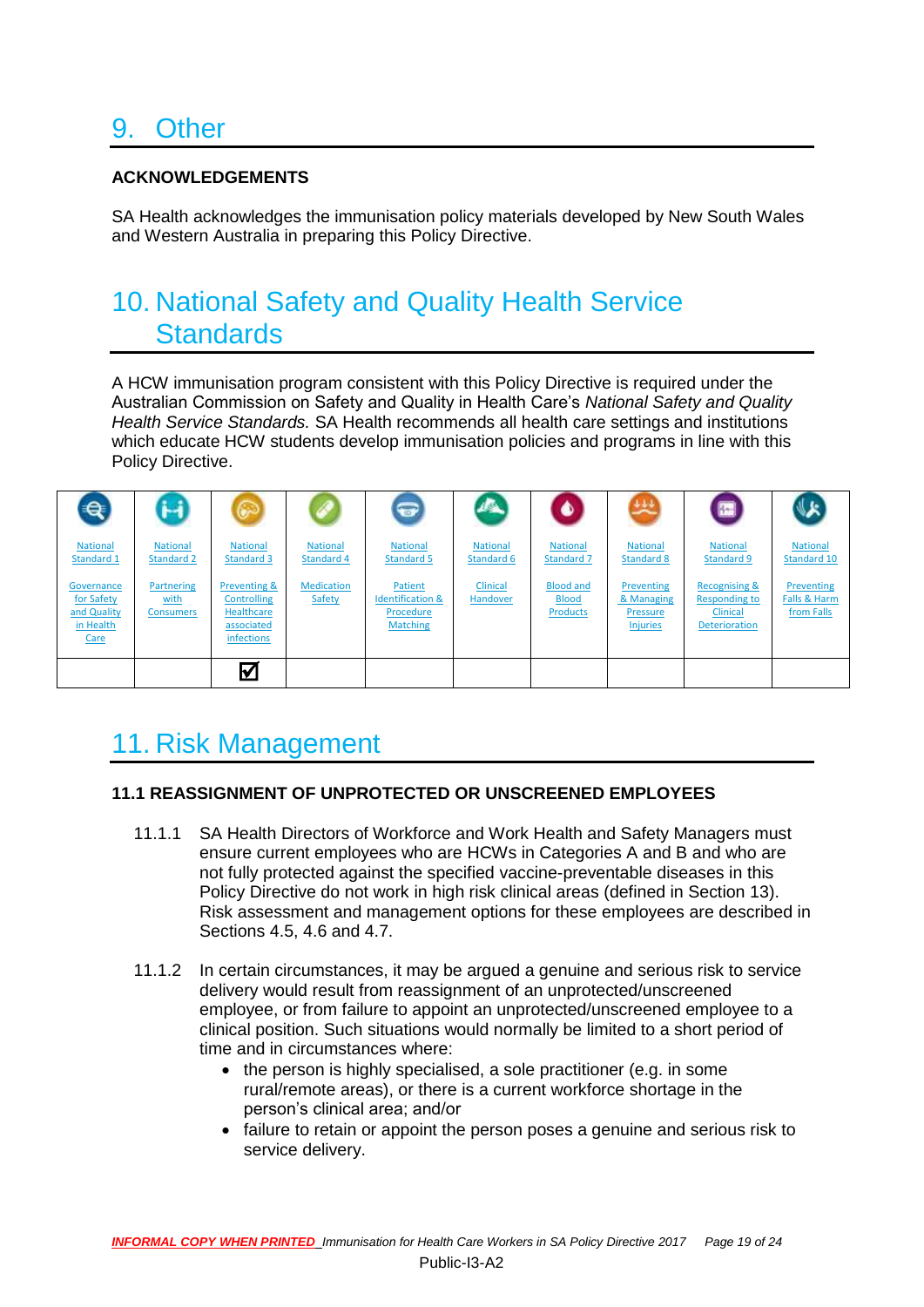In these circumstances, the Chief Public Health Officer, SA Health (or authorised delegate) has the discretionary power to vary the requirements of this Policy Directive, on a case-by-case basis. Any variation must only be undertaken in exceptional circumstances, and must only proceed with the written approval of the Chief Public Health Officer, and within an individual risk management plan to protect the employee, other health care workers, patients and visitors.

### 12. Evaluation

#### **12.1 MONITORING**

Monitoring of key performance indicators (KPIs) developed in consultation with SA Health services and education providers will be undertaken to assess progress towards compliance with this Policy Directive. For SA Health services, monitoring will be based on reports (Section 6) provided by designated managers using de-identified summary data to assess the immune status of HCWs against the listed VPD. For education providers, monitoring will be based on reports of compliance (Section 6) provided by education providers to SA Health.

#### **12.2 EVALUATION**

A formal evaluation of the process, impacts and outcomes of this Policy Directive, and subsequent evaluations, will be conducted at agreed times after initial implementation. The evaluation methodology will be developed in consultation with SA Health services and education providers, including the use of the monitoring KPIs.

### 13. Definitions

In the context of this document:

**assessment** means: the full evaluation of a person's level of protection against the vaccine preventable diseases covered by the Policy Directive by appropriately trained clinical personnel.

**employees** means: persons who are employed by SA Health services on a permanent, temporary or casual basis and includes volunteers. Persons provided by an employment/locum agency on a casual basis are considered health care workers for the purpose of this Policy Directive but are not defined as employees.

**health care workers** means: all those who have contact with patients, whether facilitybased or in the community, or contact with blood or other body substances from patients in a health care or laboratory setting as a result of their workplace activities (Categories A and B). Examples of roles include:

- medical, dental, nursing, midwifery, allied health, emergency health care workers (paramedics, ambulance officers and volunteer first aid workers), laboratory workers and mortuary workers, including all trainees and student health care workers in these groups
- health care facility workers such as maintenance engineers who service equipment, sterilising service workers, cleaners, orderlies, workers responsible for the decontamination and disposal of contaminated materials, catering workers, ward clerks, office clerical workers, garden, and kitchen workers.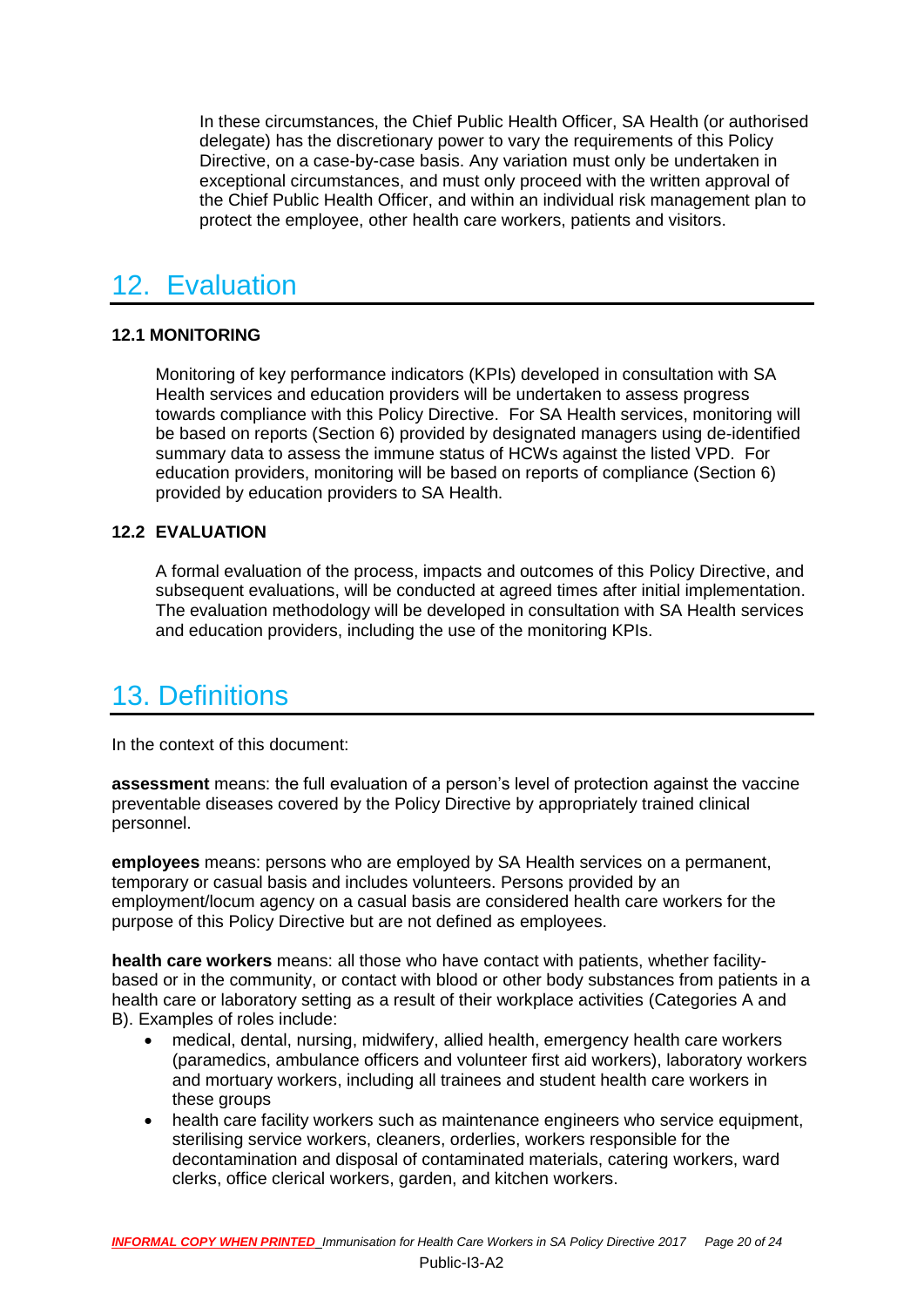- all persons undertaking a placement or work experience in a health care or laboratory setting that may involve contact with patients or contact with blood or other body substances from patients.
- all in the groups above whether full-time, part-time, permanent, temporary, casual or agency workers, including contractors and volunteers.

#### **high risk clinical areas** means:

- antenatal, perinatal and postnatal areas, including labour wards and recovery rooms
- neonatal intensive care units and special care units
- paediatric wards
- transplant and oncology wards
- infectious diseases wards
- intensive care units and high dependency units
- emergency departments
- operating theatres and recovery rooms
- ambulance service
- laboratories.

**immunisation** means: the process where protective antibodies are formed following administration of a vaccine. It is technically different from vaccination, but the two terms are commonly used interchangeably.

**immunocompromised persons** means: persons in whom the immune system's ability to fight infectious disease is reduced or totally absent due to a primary immunodeficiency syndrome, human immunodeficiency virus (HIV) infection, chemotherapy, some forms of cancer such as leukaemia, and persons on immune suppressing treatment following an organ transplant or for another medical condition.

**medical assessment** means: the clinical assessment and review of the person or their medical record by a specialist medical practitioner, to substantiate a medical contraindication to vaccination and/or to develop an individual management plan.

**medical contraindication to vaccination** means: a condition that precludes a person from receiving a vaccine as it may increase the chance of a serious adverse event. A medical contraindication may be permanent, for example, anaphylaxis to vaccine component(s), or time-limited/temporary, for example, pregnancy.

**must** means: mandatory action that requires compliance.

**protected** means: immunity, for which the person can provide evidence, such as documentation of prior vaccination, infection, or other proof of immunity.

**risk classification** means: allocation of health care workers to categories (defined as A, B and C) based on work activities of a person or position according to the risk of transmission of the specified infectious diseases.

**SA Health services**: Local Health Networks, Health Services and Business Units involved in the delivery or management of health services, whether facility-based or in the community.

**should** means: recommended action that is to be followed unless there are sound reasons for taking a different course of action.

**student** means: a person enrolled at a university, TAFE or other educational institution.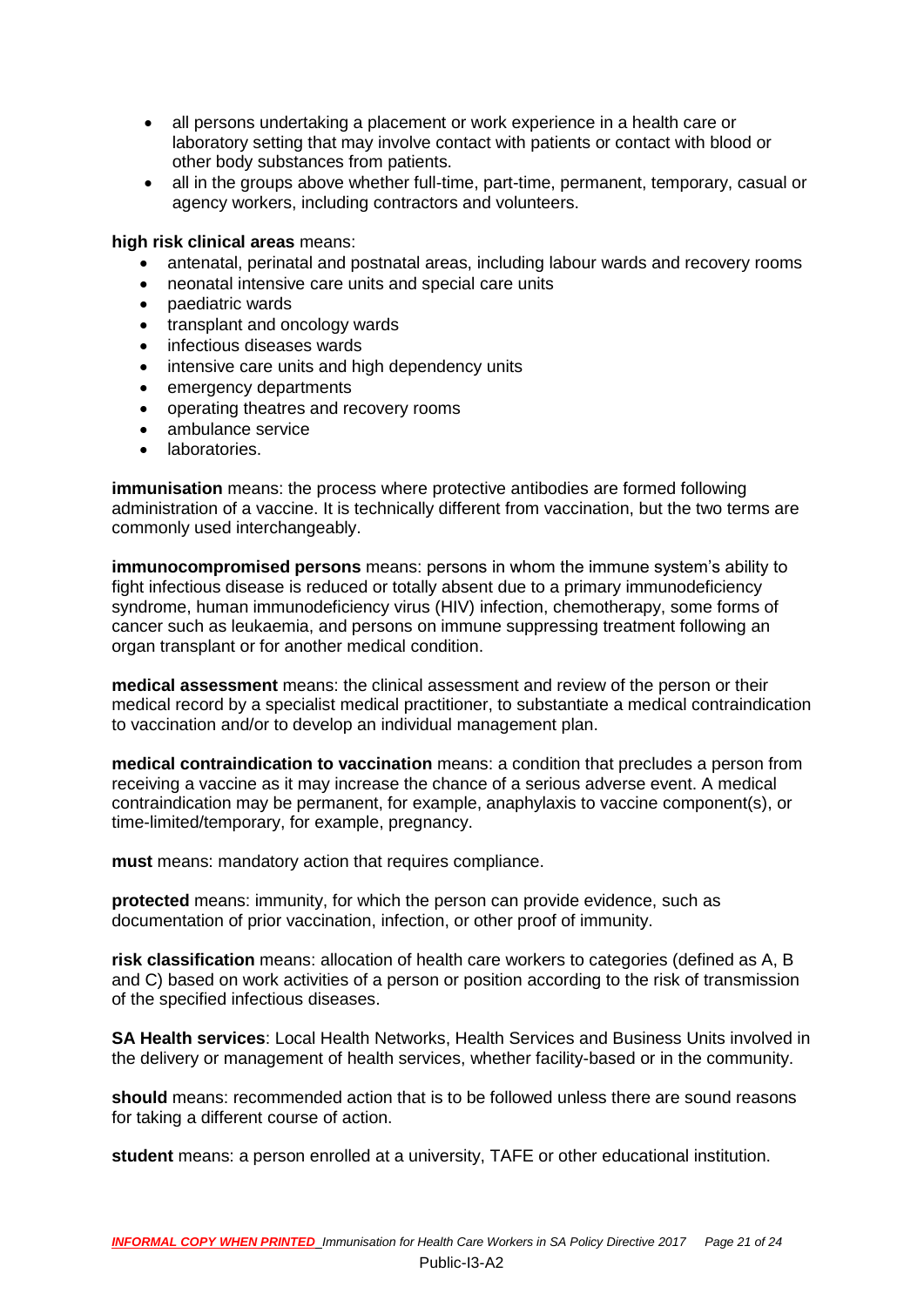**unprotected** means: the person cannot provide the evidence of immunity as required by this Policy Directive and is classed as susceptible to one or more of the specified vaccinepreventable diseases.

**vaccination** means: the process of administering a vaccine. It is technically different from immunisation, but the two terms are commonly used interchangeably.

**vaccine non-responders** means: persons who have been fully vaccinated according to the recommended immunisation schedule but who have evidence of inadequate immunity.

**volunteer** means: a person given permission to act as a volunteer in SA Health.

# 14. Associated Policy Directives / Policy Guidelines

*[Control of Tuberculosis in South Australian Health Services Policy Directive](http://www.sahealth.sa.gov.au/)* 2013.

*[Worker Health and Wellbeing Policy Directive](http://www.sahealth.sa.gov.au/)*, 2013

*[Work Health, Safety and Injury Management \(WHSIM\) Policy Directive](http://www.sahealth.sa.gov.au/)*, 2016

*[Healthcare Associated Infection Prevention Policy Directive](http://www.sahealth.sa.gov.au/)* 2016

*[Preventing and Responding to Work Related Exposure to Infectious Disease Policy](http://www.sahealth.sa.gov.au/)  [Guideline](http://www.sahealth.sa.gov.au/)* 2017

### 15. References, Resources and Related Documents

#### **15.1 REFERENCES**

This Policy Directive details the immunisation standards for SA Health services to implement in their workplaces to protect health care workers, other employees, patients and visitors from the risk of exposure to VPD. The Policy Directive is supported by the recommendations contained within the following references (which may be updated from time-to-time):

- *The Australian [Immunisation](http://www.immunise.health.gov.au/internet/immunise/publishing.nsf/Content/Handbook10-home) Handbook*.10<sup>th</sup> Edition 2013. National Health and Medical Research Council. Canberra: Australian Government Publishing Services.
- *[Australian Guidelines for the Prevention and Control of Infection in Health Care](http://www.nhmrc.gov.au/node/30290)* 2010.
- *Australian [National Guidelines for the Management of Health Care Workers](http://www.health.gov.au/internet/main/publishing.nsf/Content/cda-cdna-bloodborne.htm)  [known to be infected with Blood-Borne Viruses](http://www.health.gov.au/internet/main/publishing.nsf/Content/cda-cdna-bloodborne.htm)* 2012.

This Policy Directive should be read in conjunction with:

- *[Code of Fair Information Practice](https://www.rahresearchfund.com.au/wp-content/uploads/2016/07/CodeOfFairInformationPractice-PIGR-1206.pdf) 2001* (SA)
- *[Consent to Medical Treatment and Palliative Care Act](http://www.legislation.sa.gov.au/) 1995*
- *[Privacy Act 1988](https://www.oaic.gov.au/privacy-law/privacy-act/)* (Cth)
- Government of South Australia Department of Premier and Cabinet Circular PC012 *[Information Privacy Principles \(IPPS\) Instructions](http://www.dpc.sa.gov.au/documents/rendition/B17711)*
- *[Work Health and Safety Act](https://www.legislation.sa.gov.au/) 2012* (SA)
- *South Australian [Public Health Act](https://www.legislation.sa.gov.au/) 2011*
- *[SA Controlled Substances](https://www.legislation.sa.gov.au/) (Poisons) Regulations* 2011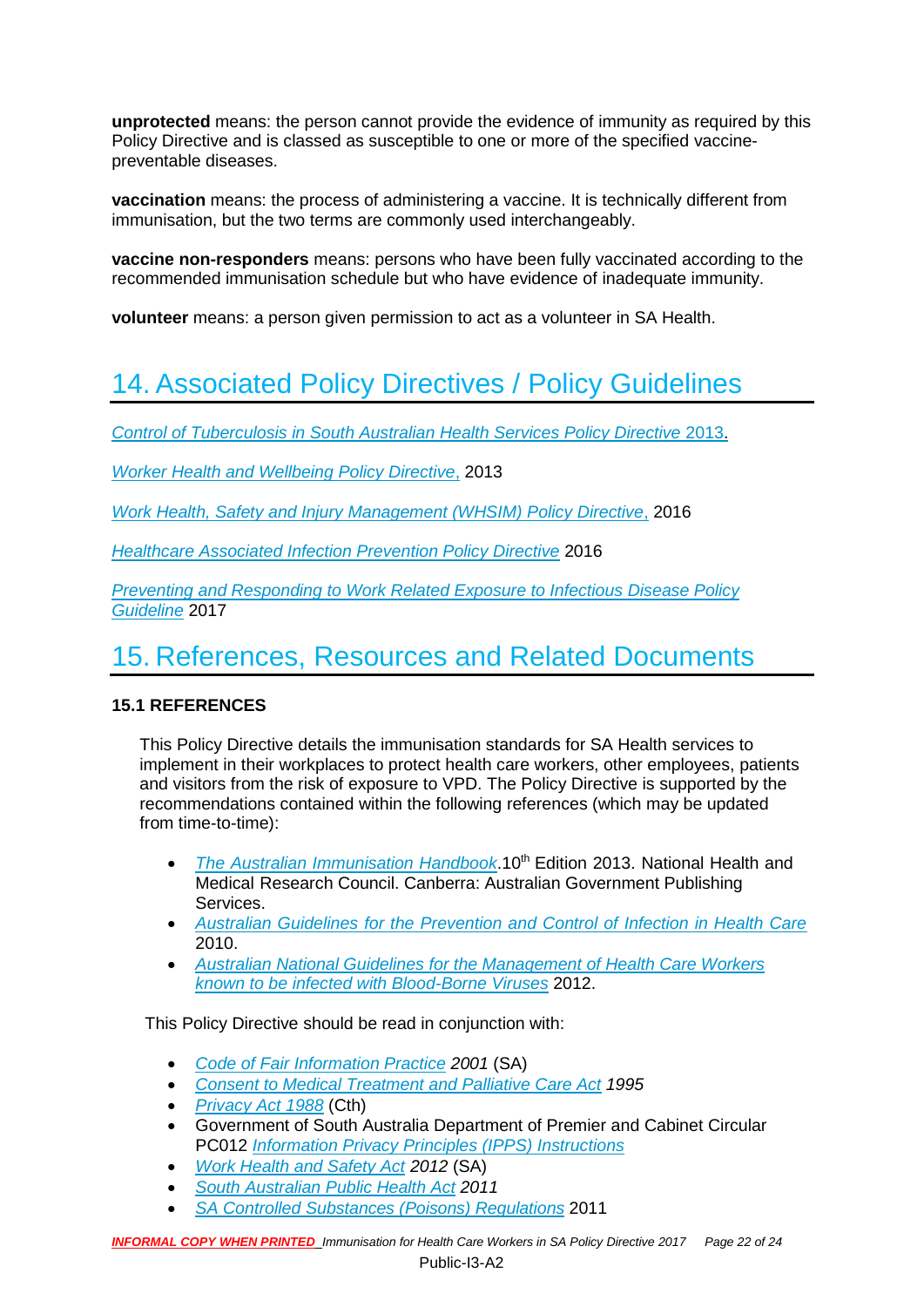- South Australian Immunisation Program: Vaccine [Standing Drug Orders](http://www.sahealth.sa.gov.au/)
- Australian Commission on Safety and Quality in Health Care's *[National](http://www.safetyandquality.gov.au/publications/national-safety-and-quality-health-service-standards/)  [Safety and Quality Health Service Standards](http://www.safetyandquality.gov.au/publications/national-safety-and-quality-health-service-standards/)*

#### **15.2 MODEL AND SUPPORTING DOCUMENTS**

SA Health have developed a number of model documents to support the implementation and monitoring of this Policy Directive. Model documents may be used by other institutions, such as education providers, with their own logos, and adapted for specific purposes. Model documents can be sourced from the [SA Health](http://www.sahealth.sa.gov.au/immunisationprovider)  [website.](http://www.sahealth.sa.gov.au/immunisationprovider)

SA Health have also developed a number of supporting documents which provide more detail on the implementation process, including summaries of technical information, flow charts for management of particular issues and recording forms. Supporting documents can be sourced from the [SA Health website.](http://www.sahealth.sa.gov.au/immunisationprovider)